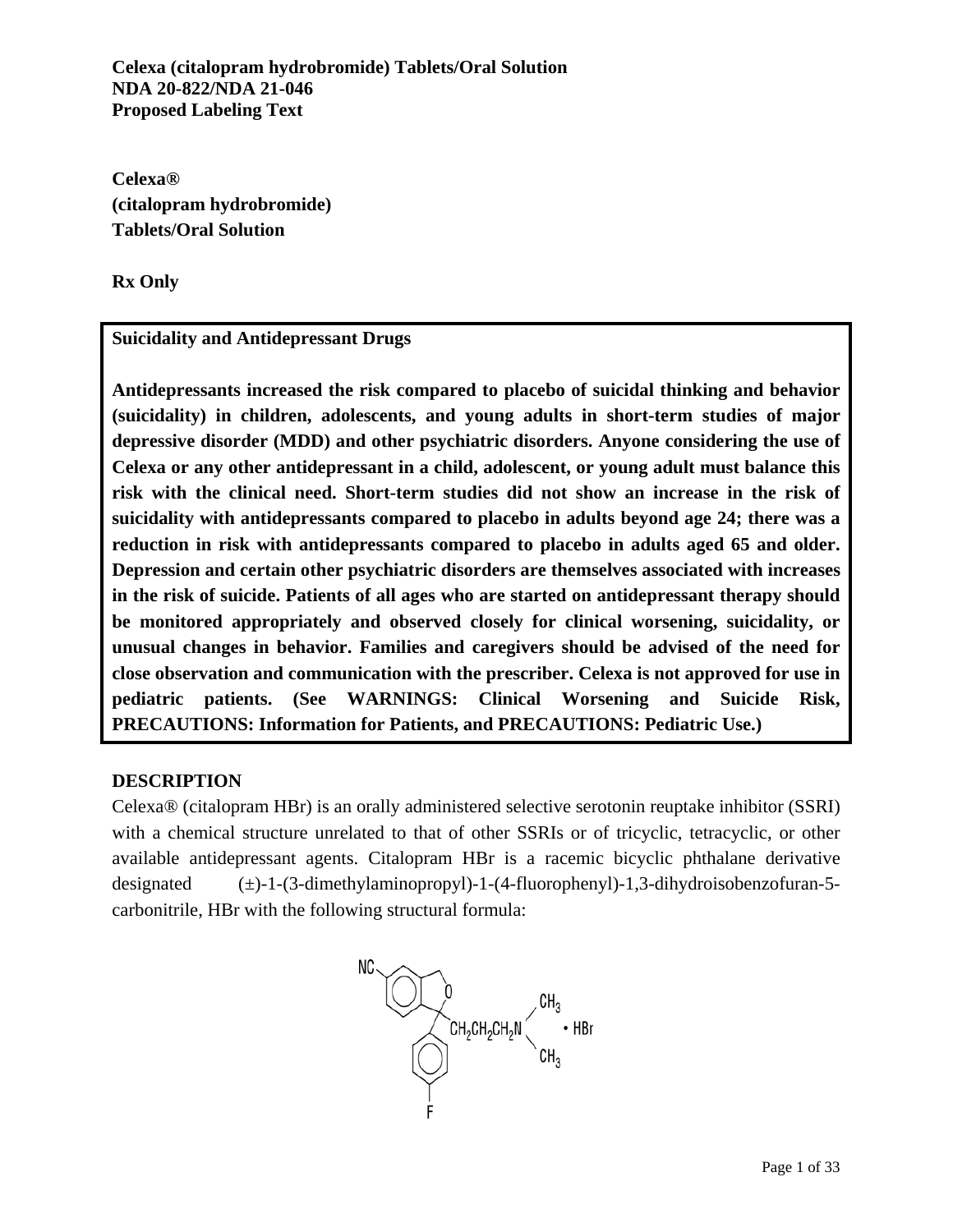The molecular formula is  $C_{20}H_{22}BrFN_{2}O$  and its molecular weight is 405.35.

Citalopram HBr occurs as a fine, white to off-white powder. Citalopram HBr is sparingly soluble in water and soluble in ethanol.

Celexa (citalopram hydrobromide) is available as tablets or as an oral solution.

Celexa 10 mg tablets are film-coated, oval tablets containing citalopram HBr in strengths equivalent to 10 mg citalopram base. Celexa 20 mg and 40 mg tablets are film-coated, oval, scored tablets containing citalopram HBr in strengths equivalent to 20 mg or 40 mg citalopram base. The tablets also contain the following inactive ingredients: copolyvidone, corn starch, crosscarmellose sodium, glycerin, lactose monohydrate, magnesium stearate, hypromellose, microcrystalline cellulose, polyethylene glycol, and titanium dioxide. Iron oxides are used as coloring agents in the beige (10 mg) and pink (20 mg) tablets.

Celexa oral solution contains citalopram HBr equivalent to 2 mg/mL citalopram base. It also contains the following inactive ingredients: sorbitol, purified water, propylene glycol, methylparaben, natural peppermint flavor, and propylparaben.

# **CLINICAL PHARMACOLOGY**

#### **Pharmacodynamics**

The mechanism of action of citalopram HBr as an antidepressant is presumed to be linked to potentiation of serotonergic activity in the central nervous system (CNS) resulting from its inhibition of CNS neuronal reuptake of serotonin (5-HT). *In vitro* and *in vivo* studies in animals suggest that citalopram is a highly selective serotonin reuptake inhibitor (SSRI) with minimal effects on norepinephrine (NE) and dopamine (DA) neuronal reuptake. Tolerance to the inhibition of 5-HT uptake is not induced by long-term (14-day) treatment of rats with citalopram. Citalopram is a racemic mixture (50/50), and the inhibition of 5-HT reuptake by citalopram is primarily due to the (S)-enantiomer.

Citalopram has no or very low affinity for 5-HT<sub>1A</sub>, 5-HT<sub>2A</sub>, dopamine D<sub>1</sub> and D<sub>2</sub>,  $\alpha_1$ -,  $\alpha_2$ -, and  $\beta$ adrenergic, histamine H1, gamma aminobutyric acid (GABA), muscarinic cholinergic, and benzodiazepine receptors. Antagonism of muscarinic, histaminergic, and adrenergic receptors has been hypothesized to be associated with various anticholinergic, sedative, and cardiovascular effects of other psychotropic drugs.

# **Pharmacokinetics**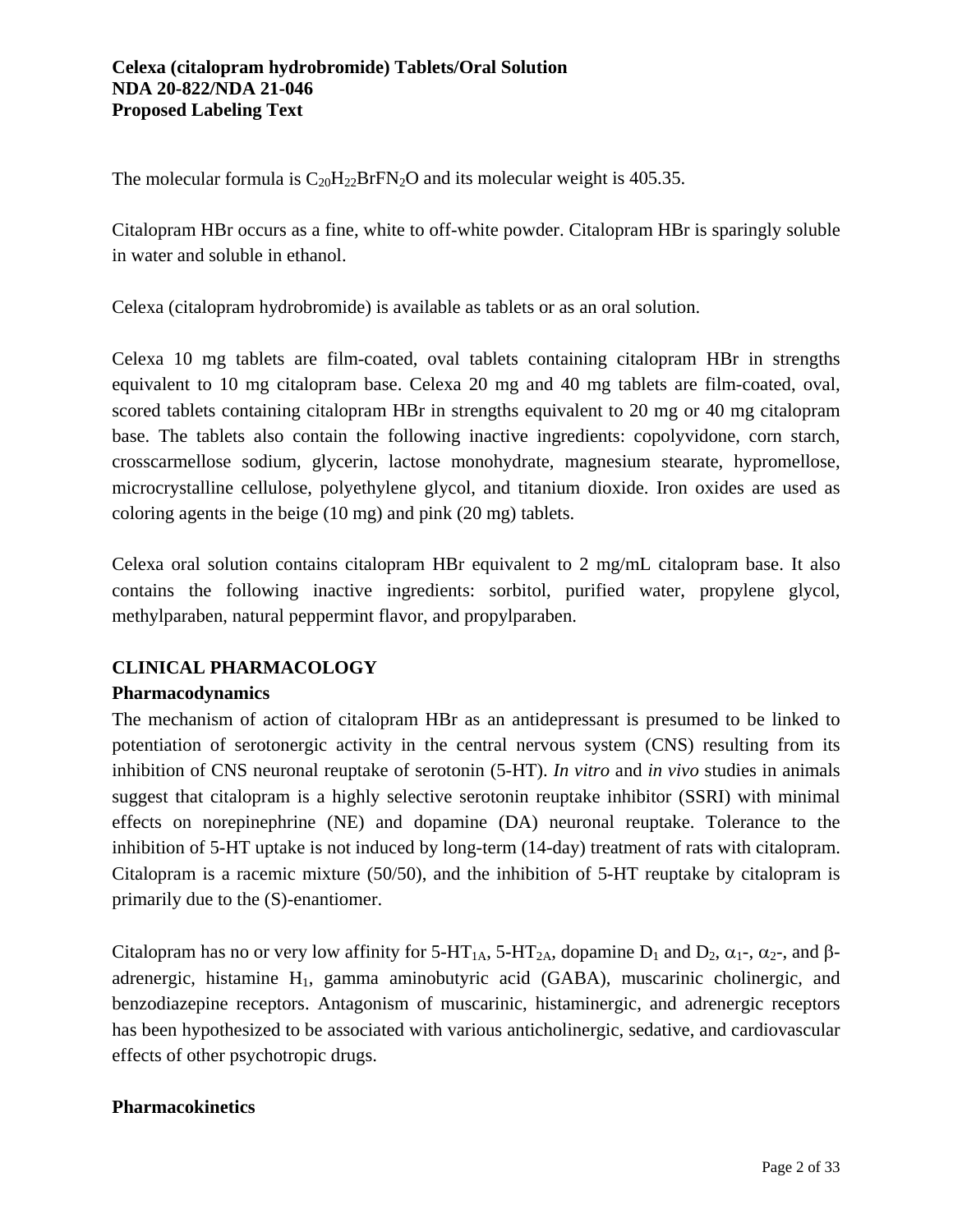The single- and multiple-dose pharmacokinetics of citalopram are linear and dose-proportional in a dose range of 10-60 mg/day. Biotransformation of citalopram is mainly hepatic, with a mean terminal half-life of about 35 hours. With once daily dosing, steady state plasma concentrations are achieved within approximately one week. At steady state, the extent of accumulation of citalopram in plasma, based on the half-life, is expected to be 2.5 times the plasma concentrations observed after a single dose. The tablet and oral solution dosage forms of citalopram HBr are bioequivalent.

# Absorption and Distribution

Following a single oral dose (40 mg tablet) of citalopram, peak blood levels occur at about 4 hours. The absolute bioavailability of citalopram was about 80% relative to an intravenous dose, and absorption is not affected by food. The volume of distribution of citalopram is about 12 L/kg and the binding of citalopram (CT), demethylcitalopram (DCT) and didemethylcitalopram (DDCT) to human plasma proteins is about 80%.

# Metabolism and Elimination

Following intravenous administrations of citalopram, the fraction of drug recovered in the urine as citalopram and DCT was about 10% and 5%, respectively. The systemic clearance of citalopram was 330 mL/min, with approximately 20% of that due to renal clearance.

Citalopram is metabolized to demethylcitalopram (DCT), didemethylcitalopram (DDCT), citalopram-N-oxide, and a deaminated propionic acid derivative. In humans, unchanged citalopram is the predominant compound in plasma. At steady state, the concentrations of citalopram's metabolites, DCT and DDCT, in plasma are approximately one-half and one-tenth, respectively, that of the parent drug. *In vitro* studies show that citalopram is at least 8 times more potent than its metabolites in the inhibition of serotonin reuptake, suggesting that the metabolites evaluated do not likely contribute significantly to the antidepressant actions of citalopram.

*In vitro* studies using human liver microsomes indicated that CYP3A4 and CYP2C19 are the primary isozymes involved in the N-demethylation of citalopram.

#### Population Subgroups

Age - Citalopram pharmacokinetics in subjects  $\geq 60$  years of age were compared to younger subjects in two normal volunteer studies. In a single-dose study, citalopram AUC and half-life were increased in the elderly subjects by 30% and 50%, respectively, whereas in a multiple-dose study they were increased by 23% and 30%, respectively. 20 mg is the recommended dose for most elderly patients (see **DOSAGE AND ADMINISTRATION**).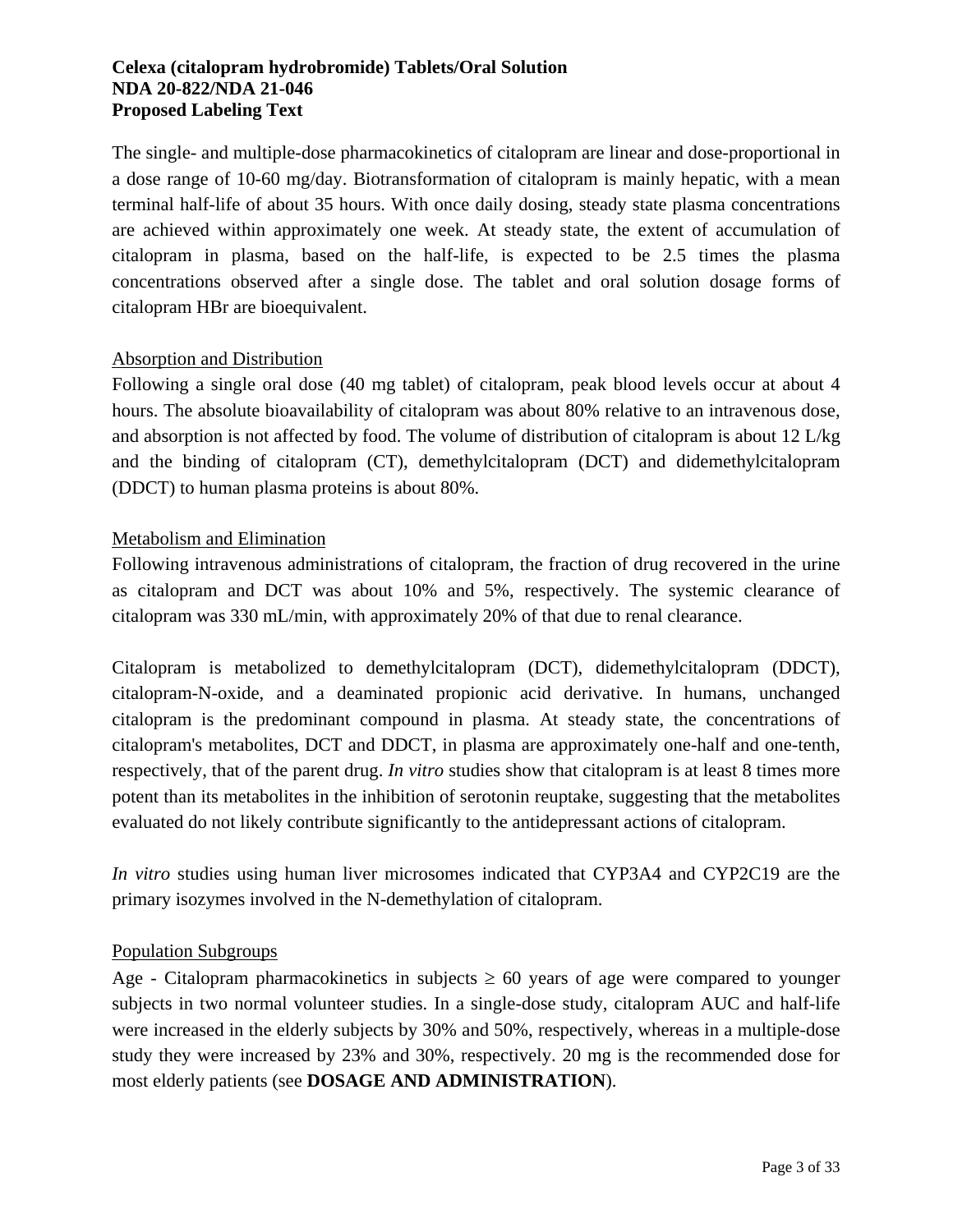Gender - In three pharmacokinetic studies (total N=32), citalopram AUC in women was one and a half to two times that in men. This difference was not observed in five other pharmacokinetic studies (total N=114). In clinical studies, no differences in steady state serum citalopram levels were seen between men  $(N=237)$  and women  $(N=388)$ . There were no gender differences in the pharmacokinetics of DCT and DDCT. No adjustment of dosage on the basis of gender is recommended.

Reduced hepatic function - Citalopram oral clearance was reduced by 37% and half-life was doubled in patients with reduced hepatic function compared to normal subjects. 20 mg is the recommended dose for most hepatically impaired patients (see **DOSAGE AND ADMINISTRATION**).

Reduced renal function - In patients with mild to moderate renal function impairment, oral clearance of citalopram was reduced by 17% compared to normal subjects. No adjustment of dosage for such patients is recommended. No information is available about the pharmacokinetics of citalopram in patients with severely reduced renal function (creatinine  $clearance < 20$  mL/min).

# Drug-Drug Interactions

*In vitro* enzyme inhibition data did not reveal an inhibitory effect of citalopram on CYP3A4, -2C9, or -2E1, but did suggest that it is a weak inhibitor of CYP1A2, -2D6, and -2C19. Citalopram would be expected to have little inhibitory effect on *in vivo* metabolism mediated by these cytochromes. However, *in vivo* data to address this question are limited.

Since CYP3A4 and 2C19 are the primary enzymes involved in the metabolism of citalopram, it is expected that potent inhibitors of 3A4 (e.g., ketoconazole, itraconazole, and macrolide antibiotics) and potent inhibitors of CYP2C19 (e.g., omeprazole) might decrease the clearance of citalopram. However, coadministration of citalopram and the potent 3A4 inhibitor ketoconazole did not significantly affect the pharmacokinetics of citalopram. Because citalopram is metabolized by multiple enzyme systems, inhibition of a single enzyme may not appreciably decrease citalopram clearance. Citalopram steady state levels were not significantly different in poor metabolizers and extensive 2D6 metabolizers after multiple-dose administration of Celexa, suggesting that coadministration, with Celexa, of a drug that inhibits CYP2D6, is unlikely to have clinically significant effects on citalopram metabolism. See **Drug Interactions** under **PRECAUTIONS** for more detailed information on available drug interaction data.

#### **Clinical Efficacy Trials**

The efficacy of Celexa as a treatment for depression was established in two placebo-controlled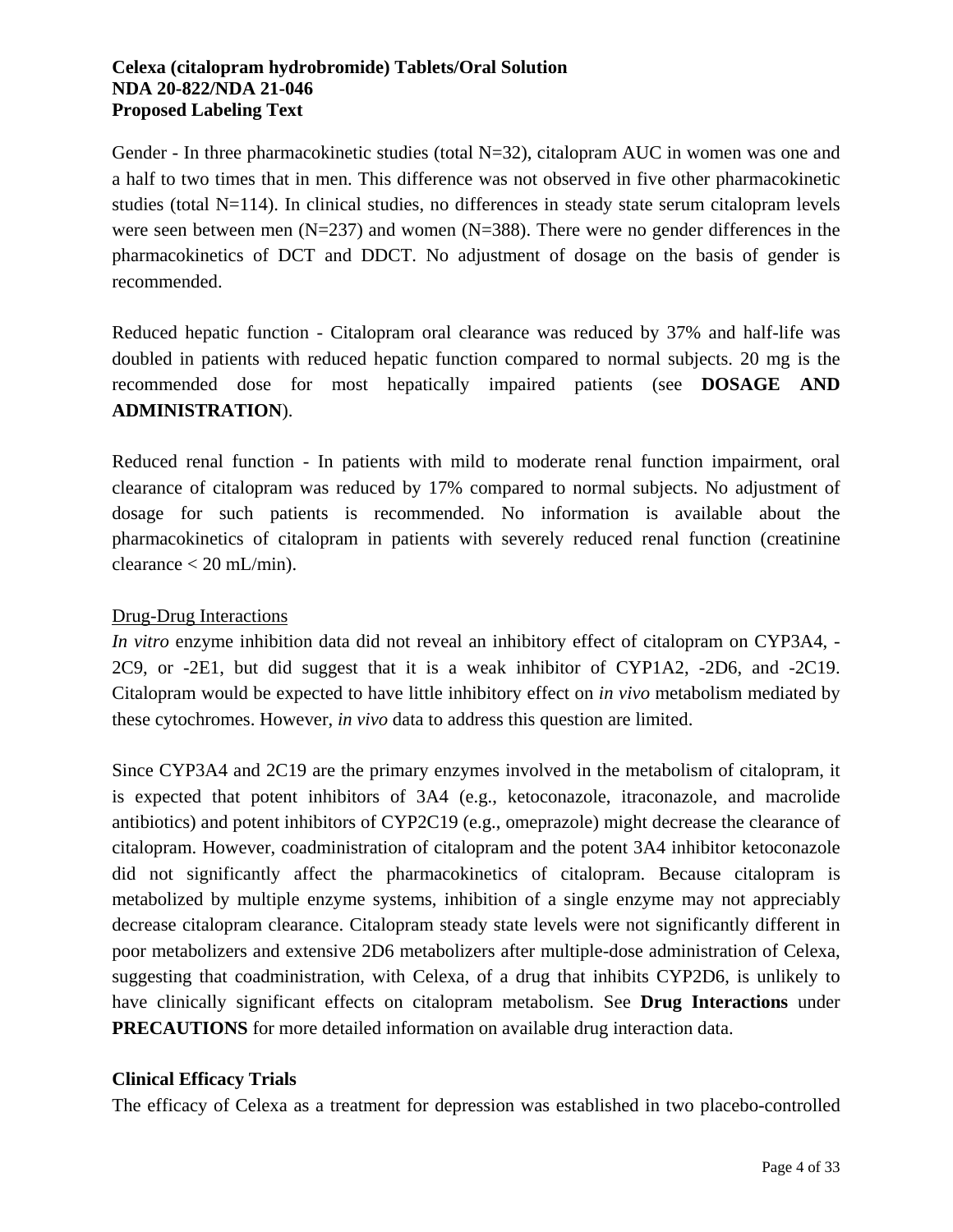studies (of 4 to 6 weeks in duration) in adult outpatients (ages 18-66) meeting DSM-III or DSM-III-R criteria for major depression. Study 1, a 6-week trial in which patients received fixed Celexa doses of 10, 20, 40, and 60 mg/day, showed that Celexa at doses of 40 and 60 mg/day was effective as measured by the Hamilton Depression Rating Scale (HAMD) total score, the HAMD depressed mood item (Item 1), the Montgomery Asberg Depression Rating Scale, and the Clinical Global Impression (CGI) Severity scale. This study showed no clear effect of the 10 and 20 mg/day doses, and the 60 mg/day dose was not more effective than the 40 mg/day dose. In study 2, a 4-week, placebo-controlled trial in depressed patients, of whom 85% met criteria for melancholia, the initial dose was 20 mg/day, followed by titration to the maximum tolerated dose or a maximum dose of 80 mg/day. Patients treated with Celexa showed significantly greater improvement than placebo patients on the HAMD total score, HAMD item 1, and the CGI Severity score. In three additional placebo-controlled depression trials, the difference in response to treatment between patients receiving Celexa and patients receiving placebo was not statistically significant, possibly due to high spontaneous response rate, smaller sample size, or, in the case of one study, too low a dose.

In two long-term studies, depressed patients who had responded to Celexa during an initial 6 or 8 weeks of acute treatment (fixed doses of 20 or 40 mg/day in one study and flexible doses of 20 60 mg/day in the second study) were randomized to continuation of Celexa or to placebo. In both studies, patients receiving continued Celexa treatment experienced significantly lower relapse rates over the subsequent 6 months compared to those receiving placebo. In the fixed-dose study, the decreased rate of depression relapse was similar in patients receiving 20 or 40 mg/day of Celexa.

Analyses of the relationship between treatment outcome and age, gender, and race did not suggest any differential responsiveness on the basis of these patient characteristics.

# Comparison of Clinical Trial Results

Highly variable results have been seen in the clinical development of all antidepressant drugs. Furthermore, in those circumstances when the drugs have not been studied in the same controlled clinical trial(s), comparisons among the results of studies evaluating the effectiveness of different antidepressant drug products are inherently unreliable. Because conditions of testing (e.g., patient samples, investigators, doses of the treatments administered and compared, outcome measures, etc.) vary among trials, it is virtually impossible to distinguish a difference in drug effect from a difference due to one of the confounding factors just enumerated.

# **INDICATIONS AND USAGE**

Celexa (citalopram HBr) is indicated for the treatment of depression.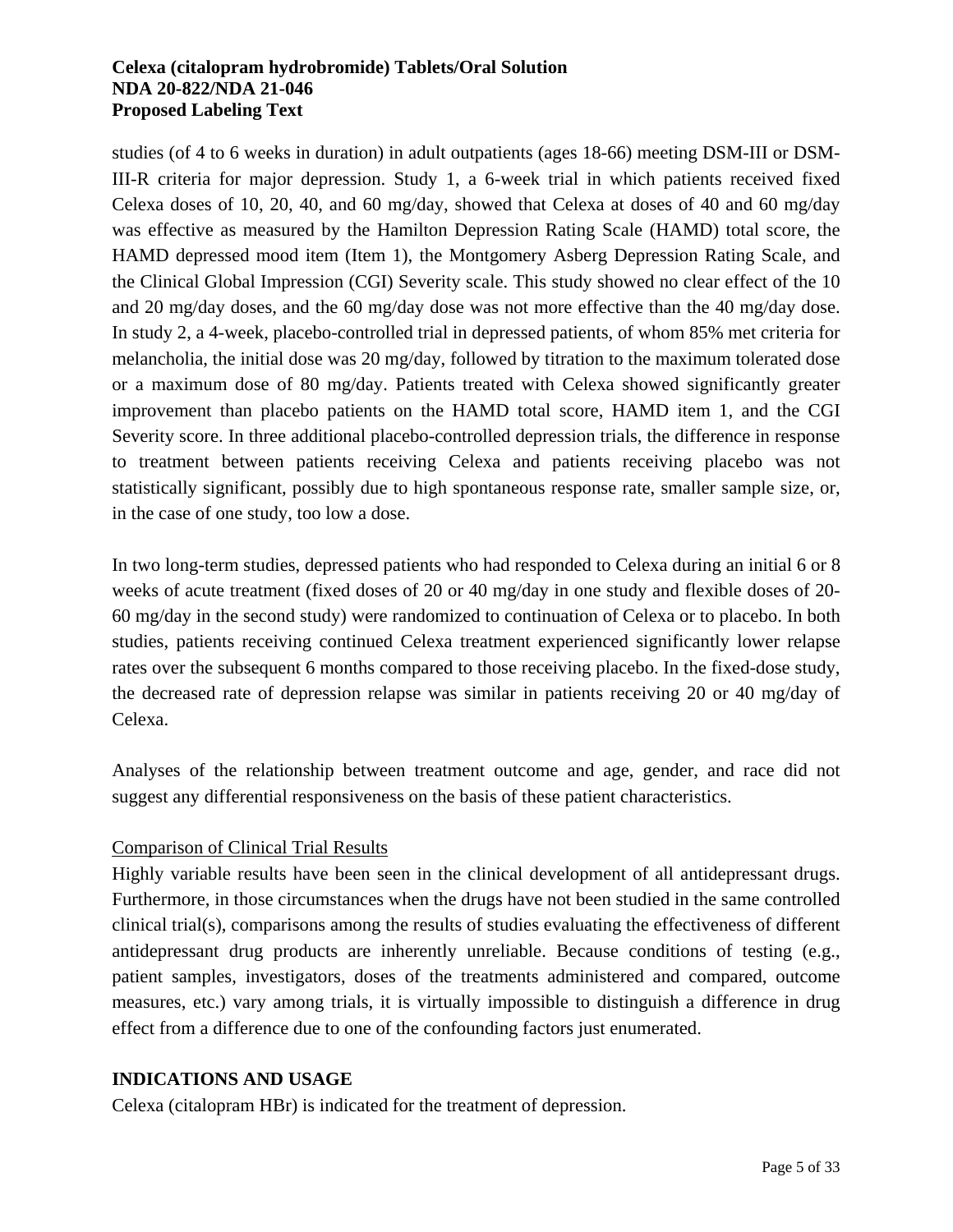The efficacy of Celexa in the treatment of depression was established in 4-6 week, controlled trials of outpatients whose diagnosis corresponded most closely to the DSM-III and DSM-III-R category of major depressive disorder (see **CLINICAL PHARMACOLOGY**).

A major depressive episode (DSM-IV) implies a prominent and relatively persistent (nearly every day for at least 2 weeks) depressed or dysphoric mood that usually interferes with daily functioning, and includes at least five of the following nine symptoms: depressed mood, loss of interest in usual activities, significant change in weight and/or appetite, insomnia or hypersomnia, psychomotor agitation or retardation, increased fatigue, feelings of guilt or worthlessness, slowed thinking or impaired concentration, a suicide attempt or suicidal ideation. The antidepressant action of Celexa in hospitalized depressed patients has not been adequately studied.

The efficacy of Celexa in maintaining an antidepressant response for up to 24 weeks following 6 to 8 weeks of acute treatment was demonstrated in two placebo-controlled trials (see **CLINICAL PHARMACOLOGY**). Nevertheless, the physician who elects to use Celexa for extended periods should periodically re-evaluate the long-term usefulness of the drug for the individual patient.

# **CONTRAINDICATIONS**

Concomitant use in patients taking monoamine oxidase inhibitors (MAOIs) is contraindicated (see **WARNINGS**).

Concomitant use in patients taking pimozide is contraindicated (see **PRECAUTIONS**).

Celexa is contraindicated in patients with a hypersensitivity to citalopram or any of the inactive ingredients in Celexa.

#### **WARNINGS**

# **WARNINGS-Clinical Worsening and Suicide Risk Clinical Worsening and Suicide Risk**

Patients with major depressive disorder (MDD), both adult and pediatric, may experience worsening of their depression and/or the emergence of suicidal ideation and behavior (suicidality) or unusual changes in behavior, whether or not they are taking antidepressant medications, and this risk may persist until significant remission occurs. Suicide is a known risk of depression and certain other psychiatric disorders, and these disorders themselves are the strongest predictors of suicide. There has been a long-standing concern, however, that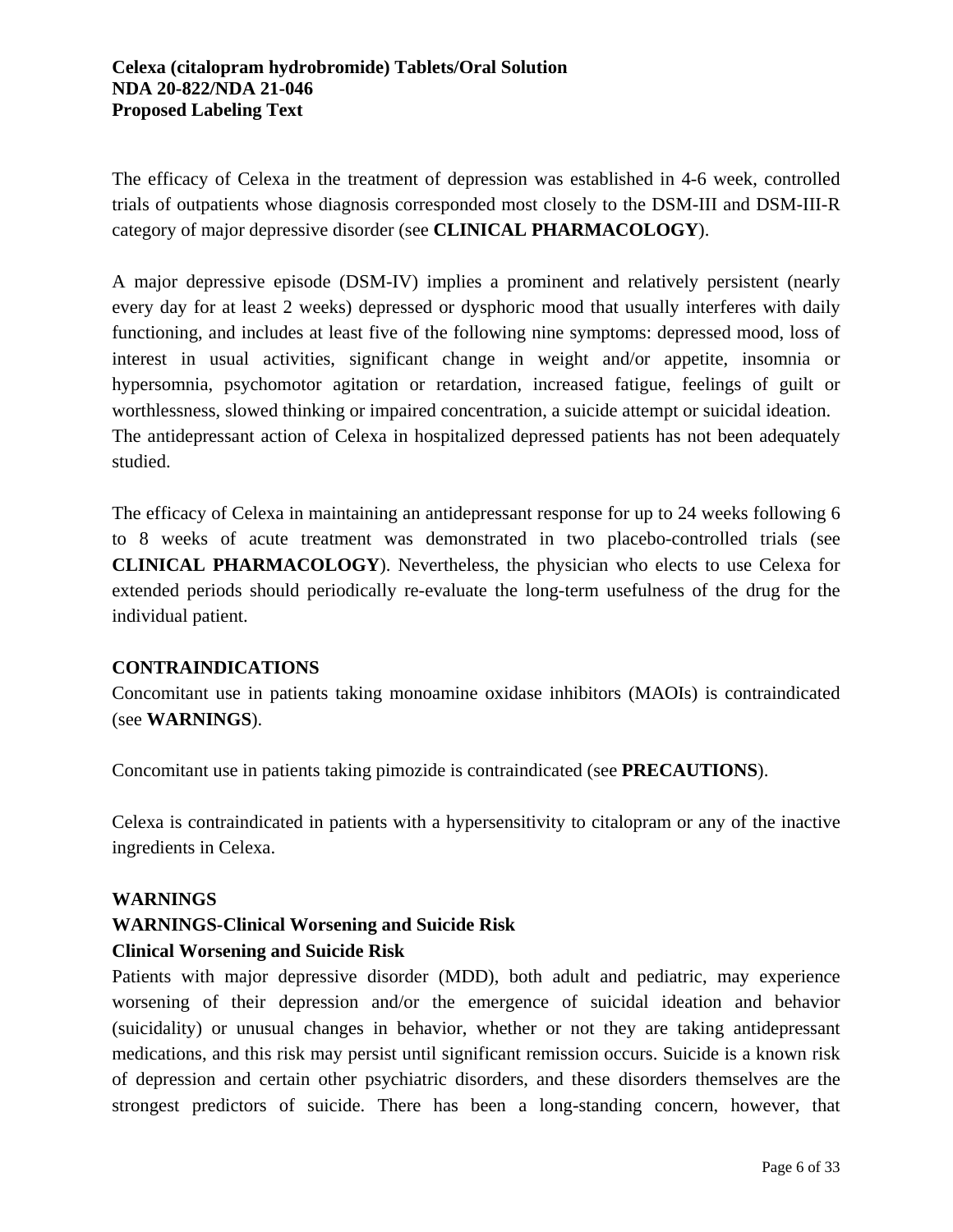antidepressants may have a role in inducing worsening of depression and the emergence of suicidality in certain patients during the early phases of treatment.

Pooled analyses of short-term placebo-controlled trials of antidepressant drugs (SSRIs and others) showed that these drugs increase the risk of suicidal thinking and behavior (suicidality) in children, adolescents, and young adults (ages 18-24) with major depressive disorder (MDD) and other psychiatric disorders. Short-term studies did not show an increase in the risk of suicidality with antidepressants compared to placebo in adults beyond age 24; there was a reduction with antidepressants compared to placebo in adults aged 65 and older.

The pooled analyses of placebo-controlled trials in children and adolescents with MDD, obsessive compulsive disorder (OCD), or other psychiatric disorders included a total of 24 shortterm trials of 9 antidepressant drugs in over 4400 patients. The pooled analyses of placebocontrolled trials in adults with MDD or other psychiatric disorders included a total of 295 shortterm trials (median duration of 2 months) of 11 antidepressant drugs in over 77,000 patients. There was considerable variation in risk of suicidality among drugs, but a tendency toward an increase in the younger patients for almost all drugs studied. There were differences in absolute risk of suicidality across the different indications, with the highest incidence in MDD. The risk differences (drug vs. placebo), however, were relatively stable within age strata and across indications. These risk differences (drug-placebo difference in the number of cases of suicidality per 1000 patients treated) are provided in **Table 1**.

| <b>Age Range</b> | Drug-Placebo Difference in Number of Cases of |  |
|------------------|-----------------------------------------------|--|
|                  | <b>Suicidality per 1000 Patients Treated</b>  |  |
|                  | <b>Increases Compared to Placebo</b>          |  |
| ${<}18$          | 14 additional cases                           |  |
| 18-24            | 5 additional cases                            |  |
|                  | Decreases Compared to Placebo                 |  |
| $25 - 64$        | 1 fewer case                                  |  |
| $\geq 65$        | 6 fewer cases                                 |  |

# **TABLE 1**

No suicides occurred in any of the pediatric trials. There were suicides in the adult trials, but the number was not sufficient to reach any conclusion about drug effect on suicide.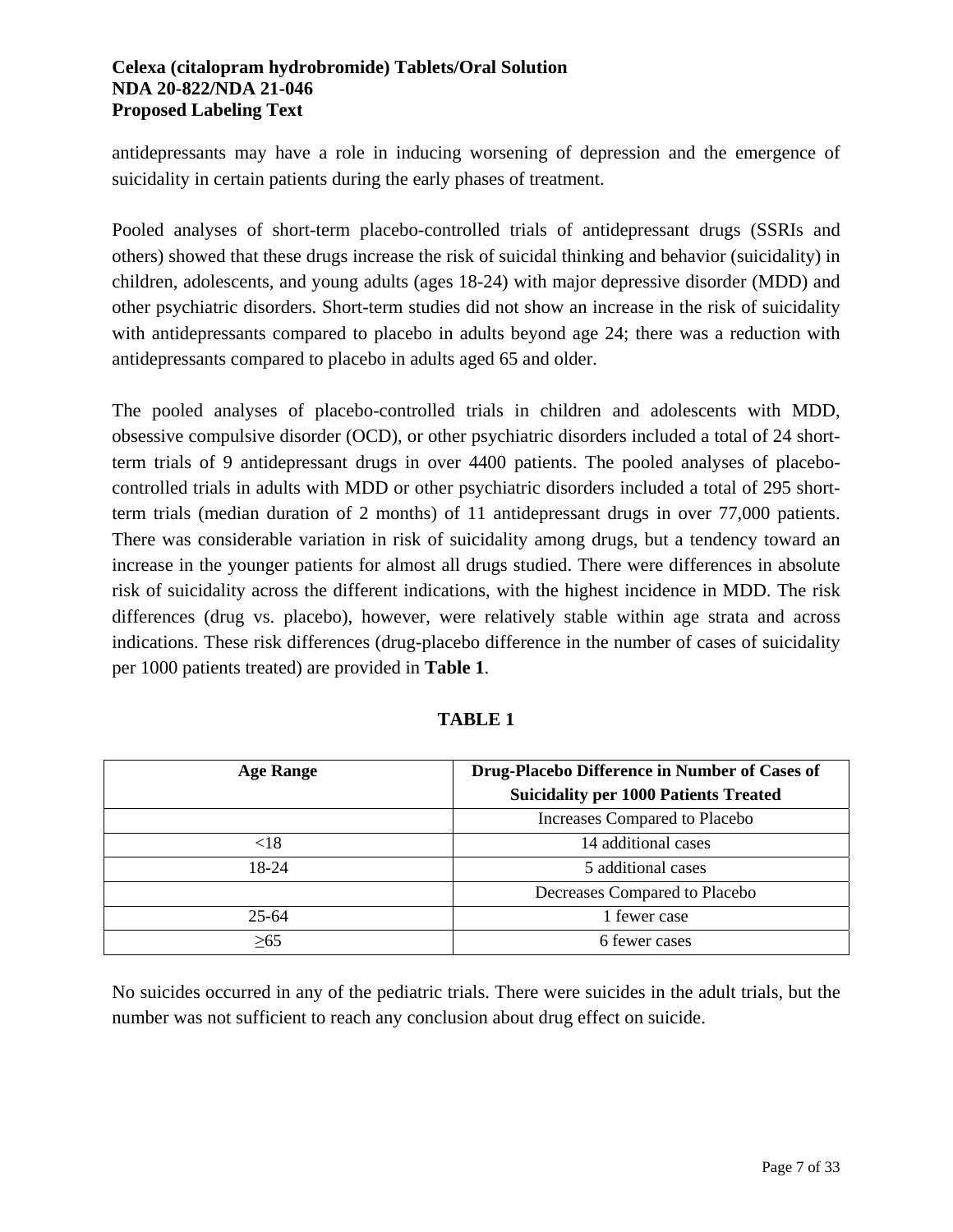It is unknown whether the suicidality risk extends to longer-term use, i.e., beyond several months. However, there is substantial evidence from placebo-controlled maintenance trials in adults with depression that the use of antidepressants can delay the recurrence of depression.

**All patients being treated with antidepressants for any indication should be monitored appropriately and observed closely for clinical worsening, suicidality, and unusual changes in behavior, especially during the initial few months of a course of drug therapy, or at times of dose changes, either increases or decreases.** 

The following symptoms, anxiety, agitation, panic attacks, insomnia, irritability, hostility, aggressiveness, impulsivity, akathisia (psychomotor restlessness), hypomania, and mania, have been reported in adult and pediatric patients being treated with antidepressants for major depressive disorder as well as for other indications, both psychiatric and nonpsychiatric. Although a causal link between the emergence of such symptoms and either the worsening of depression and/or the emergence of suicidal impulses has not been established, there is concern that such symptoms may represent precursors to emerging suicidality.

Consideration should be given to changing the therapeutic regimen, including possibly discontinuing the medication, in patients whose depression is persistently worse, or who are experiencing emergent suicidality or symptoms that might be precursors to worsening depression or suicidality, especially if these symptoms are severe, abrupt in onset, or were not part of the patient's presenting symptoms.

If the decision has been made to discontinue treatment, medication should be tapered, as rapidly as is feasible, but with recognition that abrupt discontinuation can be associated with certain symptoms (see **PRECAUTIONS** and **DOSAGE AND ADMINISTRATION— Discontinuation of Treatment with Celexa**, for a description of the risks of discontinuation of Celexa).

**Families and caregivers of patients being treated with antidepressants for major depressive disorder or other indications, both psychiatric and nonpsychiatric, should be alerted about the need to monitor patients for the emergence of agitation, irritability, unusual changes in behavior, and the other symptoms described above, as well as the emergence of suicidality, and to report such symptoms immediately to health care providers. Such monitoring should include daily observation by families and caregivers.** Prescriptions for Celexa should be written for the smallest quantity of tablets consistent with good patient management, in order to reduce the risk of overdose.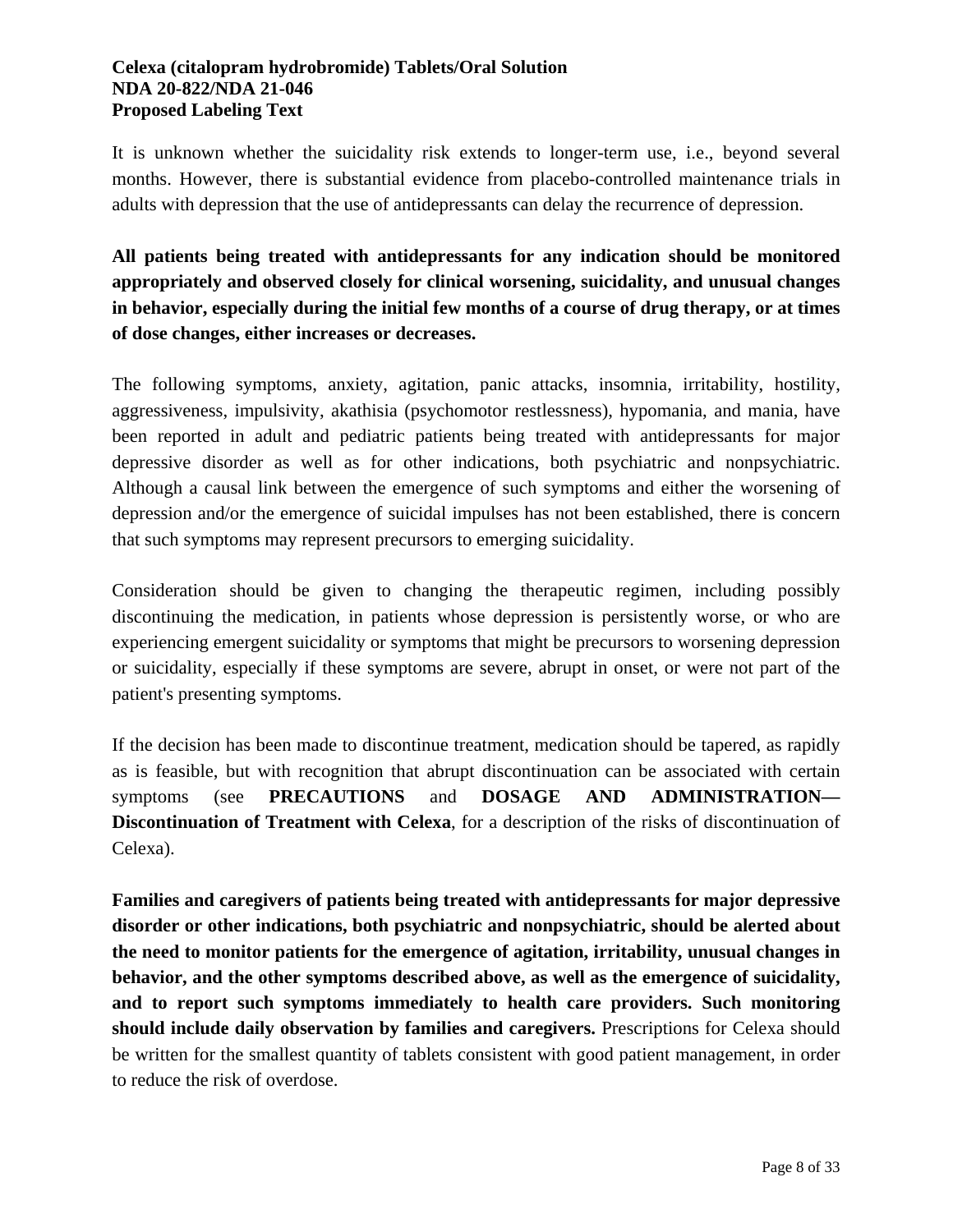**Screening Patients for Bipolar Disorder:** A major depressive episode may be the initial presentation of bipolar disorder. It is generally believed (though not established in controlled trials) that treating such an episode with an antidepressant alone may increase the likelihood of precipitation of a mixed/manic episode in patients at risk for bipolar disorder. Whether any of the symptoms described above represent such a conversion is unknown. However, prior to initiating treatment with an antidepressant, patients with depressive symptoms should be adequately screened to determine if they are at risk for bipolar disorder; such screening should include a detailed psychiatric history, including a family history of suicide, bipolar disorder, and depression. It should be noted that Celexa is not approved for use in treating bipolar depression.

#### **Potential for Interaction with Monoamine Oxidase Inhibitors**

**In patients receiving serotonin reuptake inhibitor drugs in combination with a monoamine oxidase inhibitor (MAOI), there have been reports of serious, sometimes fatal, reactions including hyperthermia, rigidity, myoclonus, autonomic instability with possible rapid fluctuations of vital signs, and mental status changes that include extreme agitation progressing to delirium and coma. These reactions have also been reported in patients who have recently discontinued SSRI treatment and have been started on an MAOI. Some cases presented with features resembling neuroleptic malignant syndrome. Furthermore, limited animal data on the effects of combined use of SSRIs and MAOIs suggest that these drugs may act synergistically to elevate blood pressure and evoke behavioral excitation. Therefore, it is recommended that Celexa should not be used in combination with an MAOI, or within 14 days of discontinuing treatment with an MAOI. Similarly, at least 14 days should be allowed after stopping Celexa before starting an MAOI.** 

#### **Serotonin Syndrome or Neuroleptic Malignant Syndrome (NMS)-like Reactions**

The development of a potentially life-threatening serotonin syndrome or Neuroleptic Malignant Syndrome (NMS)-like reactions have been reported with SNRIs and SSRIs alone, including Celexa treatment, but particularly with concomitant use of serotonergic drugs (including triptans) with drugs which impair metabolism of serotonin (including MAOIs), or with antipsychotics or other dopamine antagonists. Serotonin syndrome symptoms may include mental status changes (e.g., agitation, hallucinations, coma), autonomic instability (e.g., tachycardia, labile blood pressure, hyperthermia), neuromuscular aberrations (e.g., hyperreflexia, incoordination) and/or gastrointestinal symptoms (e.g., nausea, vomiting, diarrhea). Serotonin syndrome, in its most severe form can resemble neuroleptic malignant syndrome, which includes hyperthermia, muscle rigidity, autonomic instability with possible rapid fluctuation of vital signs, and mental status changes. Patients should be monitored for the emergence of serotonin syndrome or NMS-like signs and symptoms.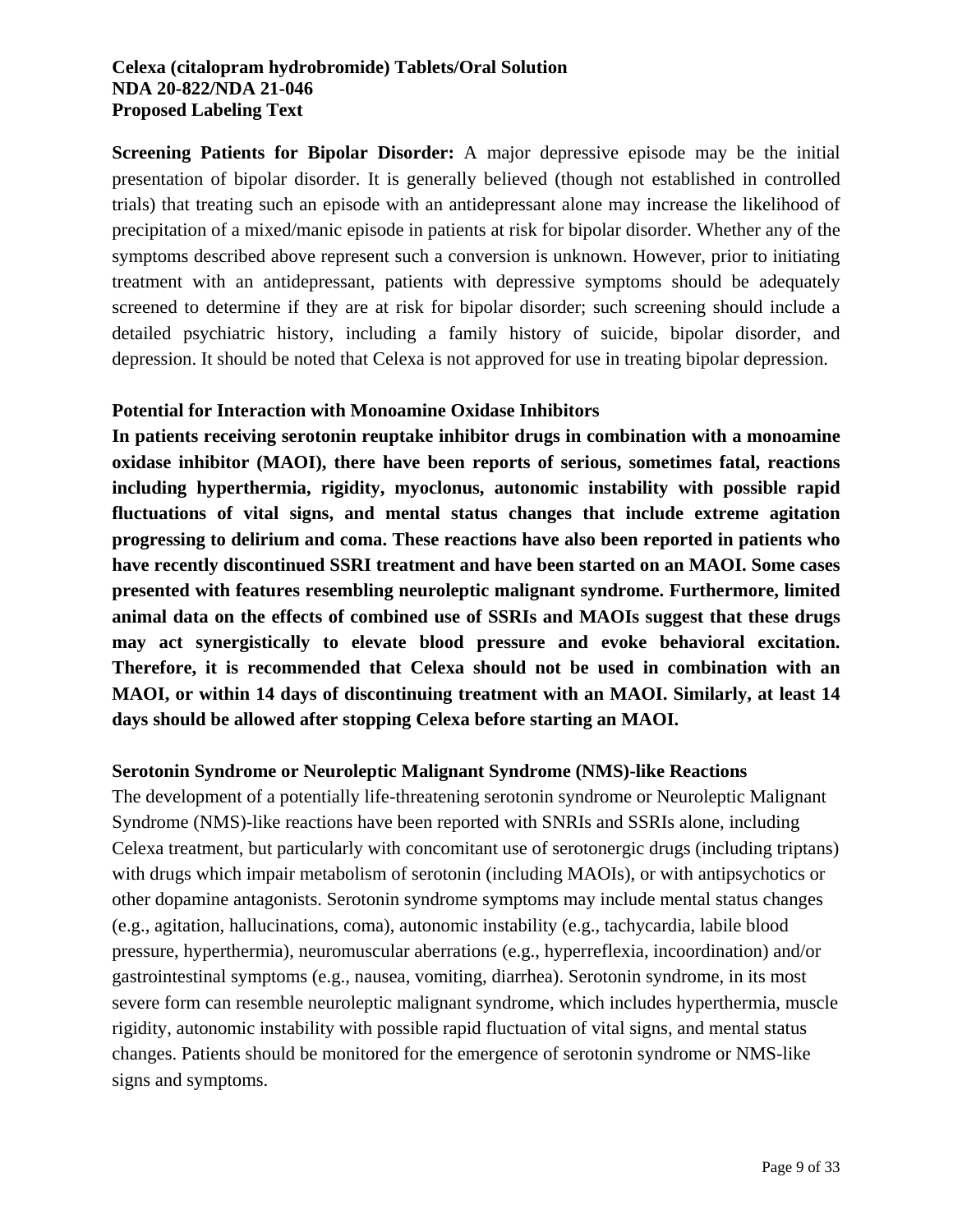The concomitant use of Celexa with MAOIs intended to treat depression is contraindicated. If concomitant treatment of Celexa with a 5-hydroxytryptamine receptor agonist (triptan) is clinically warranted, careful observation of the patient is advised, particularly during treatment initiation and dose increases.

The concomitant use of Celexa with serotonin precursors (such as tryptophan) is not recommended. Treatment with Celexa and any concomitant serotonergic or antidopaminergic agents, including antipsychotics, should be discontinued immediately if the above events occur and supportive symptomatic treatment should be initiated.

# **PRECAUTIONS**

#### **General**

# Discontinuation of Treatment with Celexa

During marketing of Celexa and other SSRIs and SNRIs (serotonin and norepinephrine reuptake inhibitors), there have been spontaneous reports of adverse events occurring upon discontinuation of these drugs, particularly when abrupt, including the following: dysphoric mood, irritability, agitation, dizziness, sensory disturbances (e.g., paresthesias such as electric shock sensations), anxiety, confusion, headache, lethargy, emotional lability, insomnia, and hypomania. While these events are generally self-limiting, there have been reports of serious discontinuation symptoms.

Patients should be monitored for these symptoms when discontinuing treatment with Celexa. A gradual reduction in the dose rather than abrupt cessation is recommended whenever possible. If intolerable symptoms occur following a decrease in the dose or upon discontinuation of treatment, then resuming the previously prescribed dose may be considered. Subsequently, the physician may continue decreasing the dose but at a more gradual rate (see **DOSAGE AND ADMINISTRATION**).

#### Abnormal Bleeding

SSRIs and SNRIs, including Celexa, may increase the risk of bleeding events. Concomitant use of aspirin, nonsteroidal anti-inflammatory drugs, warfarin, and other anticoagulants may add to the risk. Case reports and epidemiological studies (case-control and cohort design) have demonstrated an association between use of drugs that interfere with serotonin reuptake and the occurrence of gastrointestinal bleeding. Bleeding events related to SSRIs and SNRIs use have ranged from ecchymoses, hematomas, epistaxis, and petechiae to life-threatening hemorrhages.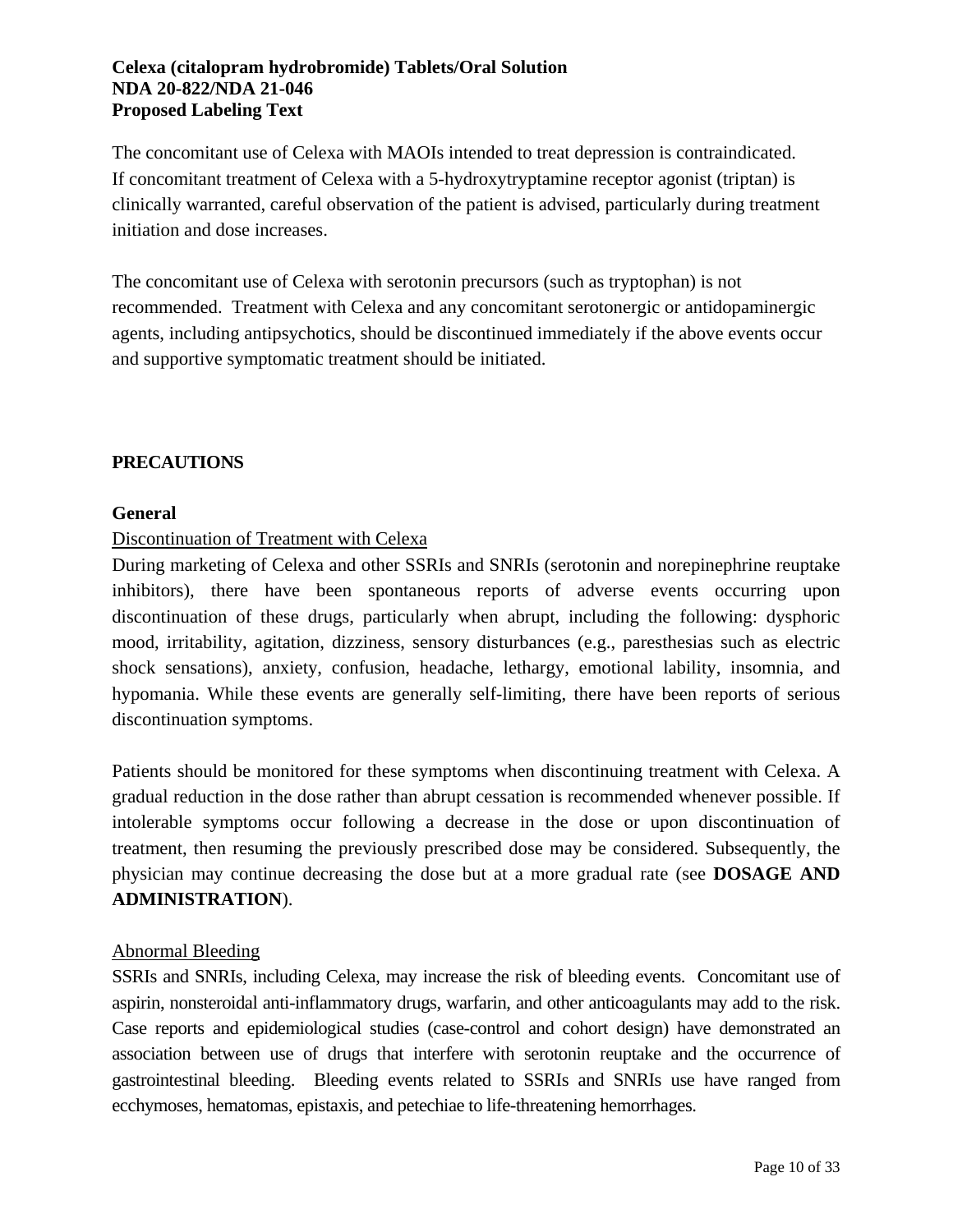Patients should be cautioned about the risk of bleeding associated with the concomitant use of Celexa and NSAIDs, aspirin, or other drugs that affect coagulation.

### **Hyponatremia**

Hyponatremia may occur as a result of treatment with SSRIs and SNRIs, including Celexa. In many cases, this hyponatremia appears to be the result of the syndrome of inappropriate antidiuretic hormone secretion (SIADH), and was reversible when Celexa was discontinued. Cases with serum sodium lower than 110 mmol/L have been reported. Elderly patients may be at greater risk of developing hyponatremia with SSRIs and SNRIs. Also, patients taking diuretics or who are otherwise volume depleted may be at greater risk (see **Geriatric Use**). Discontinuation of Celexa should be considered in patients with symptomatic hyponatremia and appropriate medical intervention should be instituted.

Signs and symptoms of hyponatremia include headache, difficulty concentrating, memory impairment, confusion, weakness, and unsteadiness, which may lead to falls. Signs and symptoms associated with more severe and/or acute cases have included hallucination, syncope, seizure, coma, respiratory arrest, and death.

#### Activation of Mania/Hypomania

In placebo-controlled trials of Celexa, some of which included patients with bipolar disorder, activation of mania/hypomania was reported in 0.2% of 1063 patients treated with Celexa and in none of the 446 patients treated with placebo. Activation of mania/hypomania has also been reported in a small proportion of patients with major affective disorders treated with other marketed antidepressants. As with all antidepressants, Celexa should be used cautiously in patients with a history of mania.

#### Seizures

Although anticonvulsant effects of citalopram have been observed in animal studies, Celexa has not been systematically evaluated in patients with a seizure disorder. These patients were excluded from clinical studies during the product's premarketing testing. In clinical trials of Celexa, seizures occurred in 0.3% of patients treated with Celexa (a rate of one patient per 98 years of exposure) and 0.5% of patients treated with placebo (a rate of one patient per 50 years of exposure). Like other antidepressants, Celexa should be introduced with care in patients with a history of seizure disorder.

#### Interference with Cognitive and Motor Performance

In studies in normal volunteers, Celexa in doses of 40 mg/day did not produce impairment of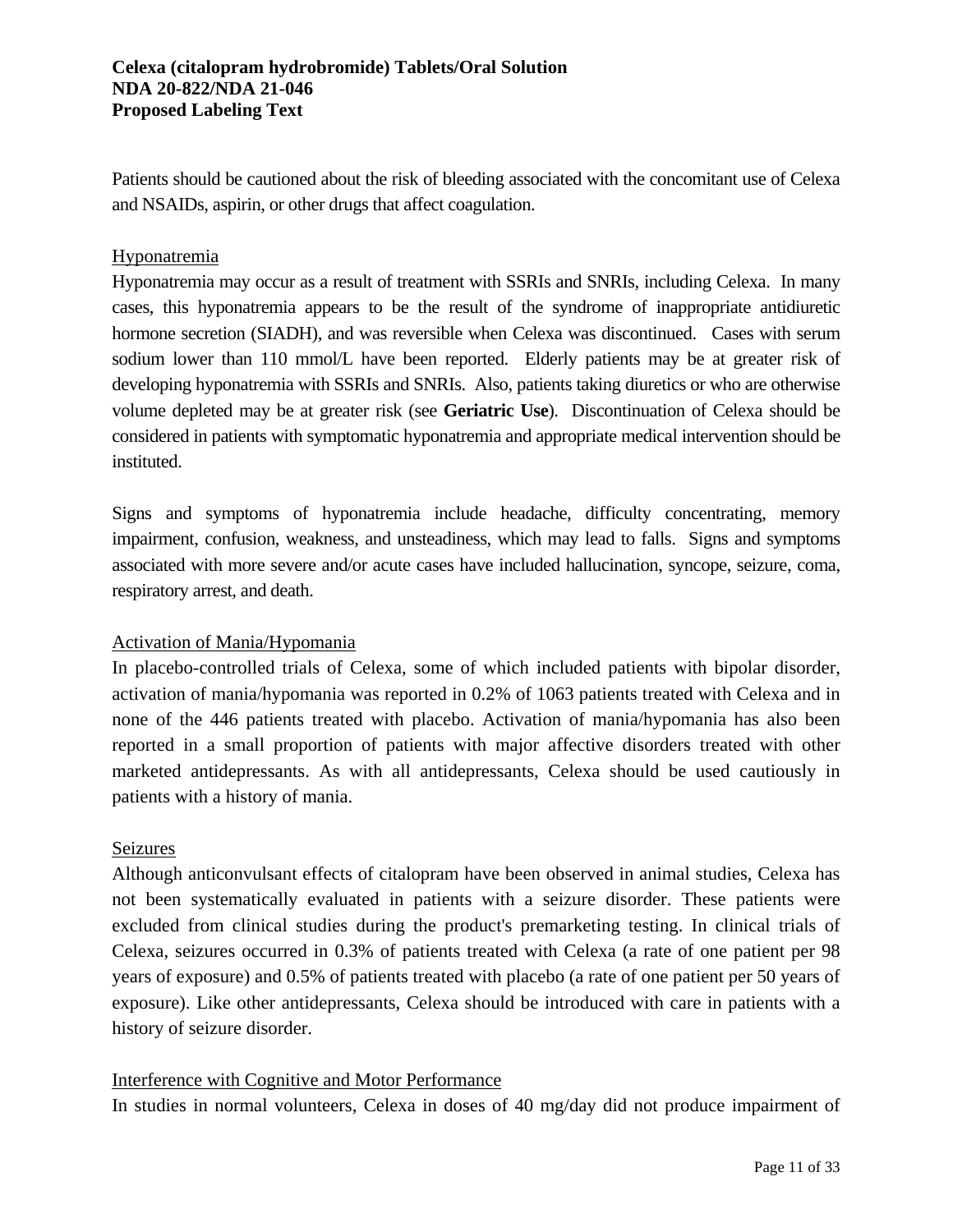intellectual function or psychomotor performance. Because any psychoactive drug may impair judgment, thinking, or motor skills, however, patients should be cautioned about operating hazardous machinery, including automobiles, until they are reasonably certain that Celexa therapy does not affect their ability to engage in such activities.

### Use in Patients with Concomitant Illness

Clinical experience with Celexa in patients with certain concomitant systemic illnesses is limited. Caution is advisable in using Celexa in patients with diseases or conditions that produce altered metabolism or hemodynamic responses.

Celexa has not been systematically evaluated in patients with a recent history of myocardial infarction or unstable heart disease. Patients with these diagnoses were generally excluded from clinical studies during the product's premarketing testing. However, the electrocardiograms of 1116 patients who received Celexa in clinical trials were evaluated and the data indicate that Celexa is not associated with the development of clinically significant ECG abnormalities.

In subjects with hepatic impairment, citalopram clearance was decreased and plasma concentrations were increased. The use of Celexa in hepatically impaired patients should be approached with caution and a lower maximum dosage is recommended (see **DOSAGE AND ADMINISTRATION**).

Because citalopram is extensively metabolized, excretion of unchanged drug in urine is a minor route of elimination. Until adequate numbers of patients with severe renal impairment have been evaluated during chronic treatment with Celexa, however, it should be used with caution in such patients (see **DOSAGE AND ADMINISTRATION**).

#### **Information for Patients**

Physicians are advised to discuss the following issues with patients for whom they prescribe Celexa.

Patients should be cautioned about the risk of serotonin syndrome with the concomitant use of **Celexa** and triptans, tramadol or other serotonergic agents.

Although in controlled studies Celexa has not been shown to impair psychomotor performance, any psychoactive drug may impair judgment, thinking, or motor skills, so patients should be cautioned about operating hazardous machinery, including automobiles, until they are reasonably certain that Celexa therapy does not affect their ability to engage in such activities.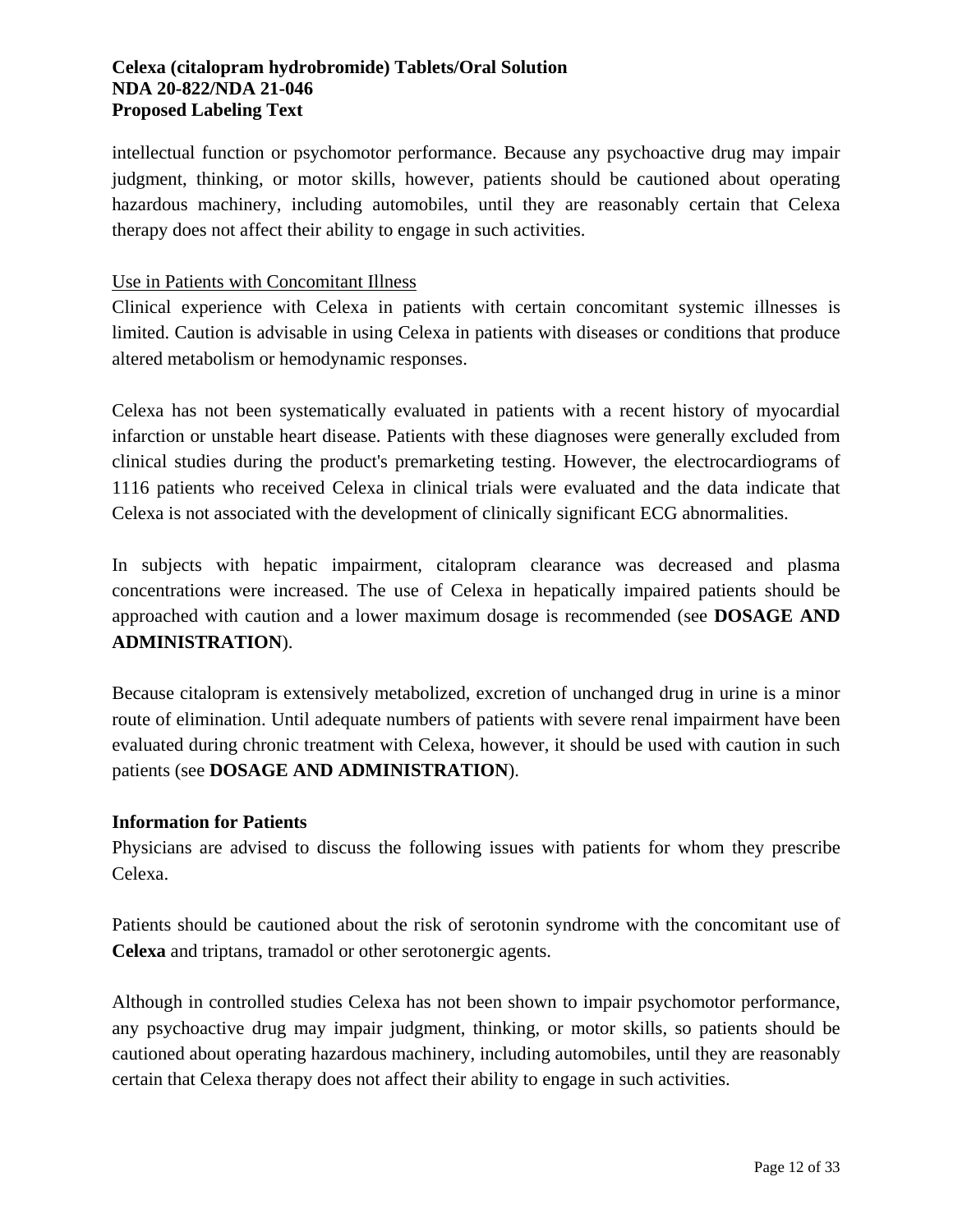Patients should be told that, although Celexa has not been shown in experiments with normal subjects to increase the mental and motor skill impairments caused by alcohol, the concomitant use of Celexa and alcohol in depressed patients is not advised.

Patients should be advised to inform their physician if they are taking, or plan to take, any prescription or over-the-counter drugs, as there is a potential for interactions.

Patients should be cautioned about the concomitant use of Celexa and NSAIDs, aspirin, warfarin, or other drugs that affect coagulation since combined use of psychotropic drugs that interfere with serotonin reuptake and these agents has been associated with an increased risk of bleeding.

Patients should be advised to notify their physician if they become pregnant or intend to become pregnant during therapy.

Patients should be advised to notify their physician if they are breastfeeding an infant.

While patients may notice improvement with Celexa therapy in 1 to 4 weeks, they should be advised to continue therapy as directed.

Prescribers or other health professionals should inform patients, their families, and their caregivers about the benefits and risks associated with treatment with Celexa and should counsel them in its appropriate use. A patient Medication Guide about "Antidepressant Medicines, Depression and other Serious Mental Illness, and Suicidal Thoughts or Actions" is available for Celexa. The prescriber or health professional should instruct patients, their families, and their caregivers to read the Medication Guide and should assist them in understanding its contents. Patients should be given the opportunity to discuss the contents of the Medication Guide and to obtain answers to any questions they may have. The complete text of the Medication Guide is reprinted at the end of this document.

Patients should be advised of the following issues and asked to alert their prescriber if these occur while taking Celexa.

**Clinical Worsening and Suicide Risk:** Patients, their families, and their caregivers should be encouraged to be alert to the emergence of anxiety, agitation, panic attacks, insomnia, irritability, hostility, aggressiveness, impulsivity, akathisia (psychomotor restlessness), hypomania, mania, other unusual changes in behavior, worsening of depression, and suicidal ideation, especially early during antidepressant treatment and when the dose is adjusted up or down. Families and caregivers of patients should be advised to look for the emergence of such symptoms on a day-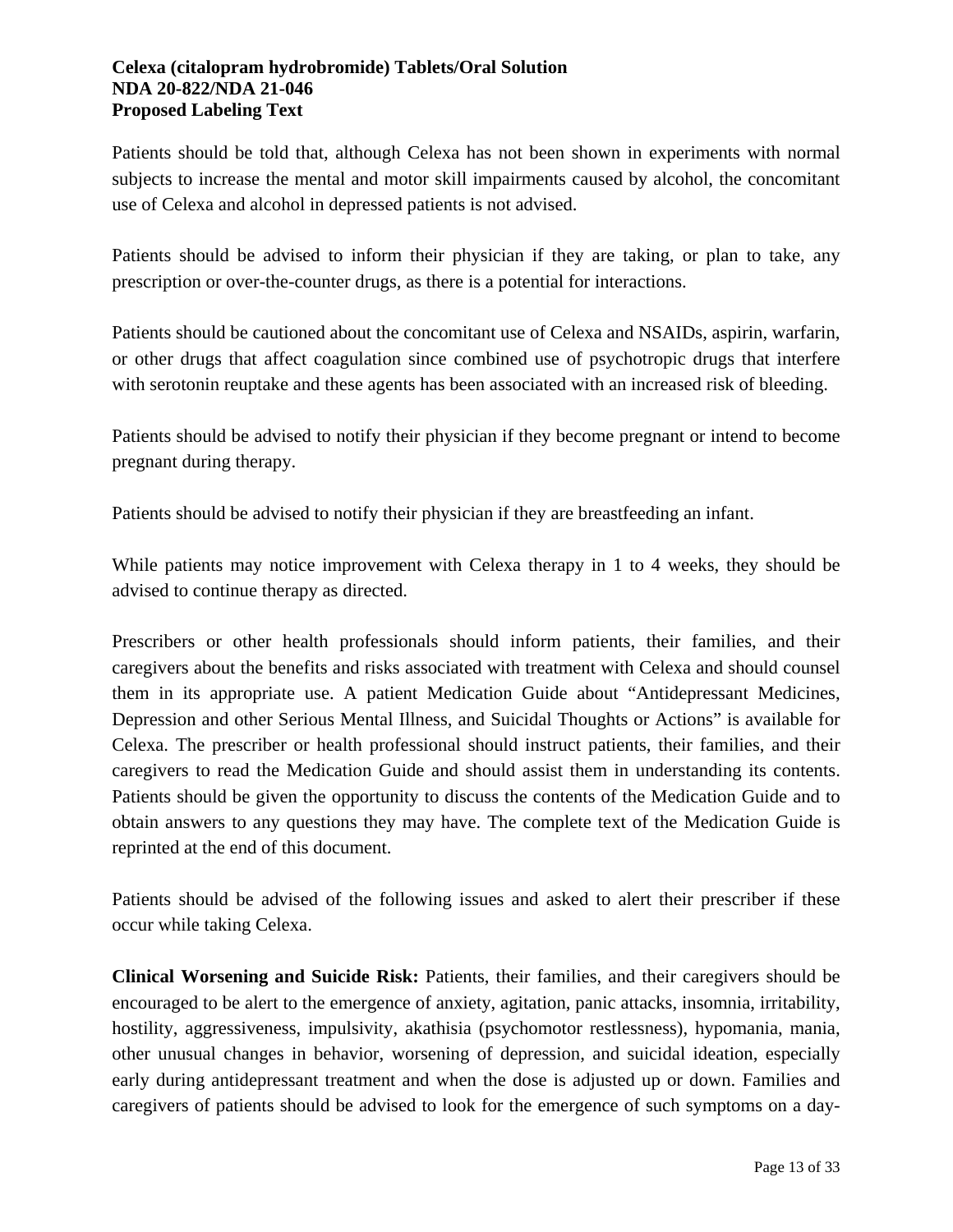to-day basis, since changes may be abrupt. Such symptoms should be reported to the patient's prescriber or health professional, especially if they are severe, abrupt in onset, or were not part of the patient's presenting symptoms. Symptoms such as these may be associated with an increased risk for suicidal thinking and behavior and indicate a need for very close monitoring and possibly changes in the medication.

### **Laboratory Tests**

There are no specific laboratory tests recommended.

# **Drug Interactions**

**Serotonergic Drugs**: Based on the mechanism of action of SNRIs and SSRIs including Celexa, and the potential for serotonin syndrome, caution is advised when Celexa is coadministered with other drugs that may affect the serotonergic neurotransmitter systems, such as triptans, linezolid (an antibiotic which is a reversible non-selective MAOI), lithium, tramadol, or St. John's Wort (see **WARNINGS-Serotonin Syndrome**). The concomitant use of **Celexa** with other SSRIs, SNRIs or tryptophan is not recommended (see **PRECAUTIONS - Drug Interactions**).

**Triptans**: There have been rare postmarketing reports of serotonin syndrome with use of an SSRI and a triptan. If concomitant treatment of Celexa with a triptan is clinically warranted, careful observation of the patient is advised, particularly during treatment initiation and dose increases (see **WARNINGS - Serotonin Syndrome** ).

CNS Drugs - Given the primary CNS effects of citalopram, caution should be used when it is taken in combination with other centrally acting drugs.

Alcohol - Although citalopram did not potentiate the cognitive and motor effects of alcohol in a clinical trial, as with other psychotropic medications, the use of alcohol by depressed patients taking Celexa is not recommended.

Monoamine Oxidase Inhibitors (MAOIs) - See **CONTRAINDICATIONS** and **WARNINGS**.

Drugs That Interfere With Hemostasis (NSAIDs, Aspirin, Warfarin, etc.) - Serotonin release by platelets plays an important role in hemostasis. Epidemiological studies of the case-control and cohort design that have demonstrated an association between use of psychotropic drugs that interfere with serotonin reuptake and the occurrence of upper gastrointestinal bleeding have also shown that concurrent use of an NSAID or aspirin may potentiate the risk of bleeding. Altered anticoagulant effects, including increased bleeding, have been reported when SSRIs and SNRIs are coadministered with warfarin. Patients receiving warfarin therapy should be carefully monitored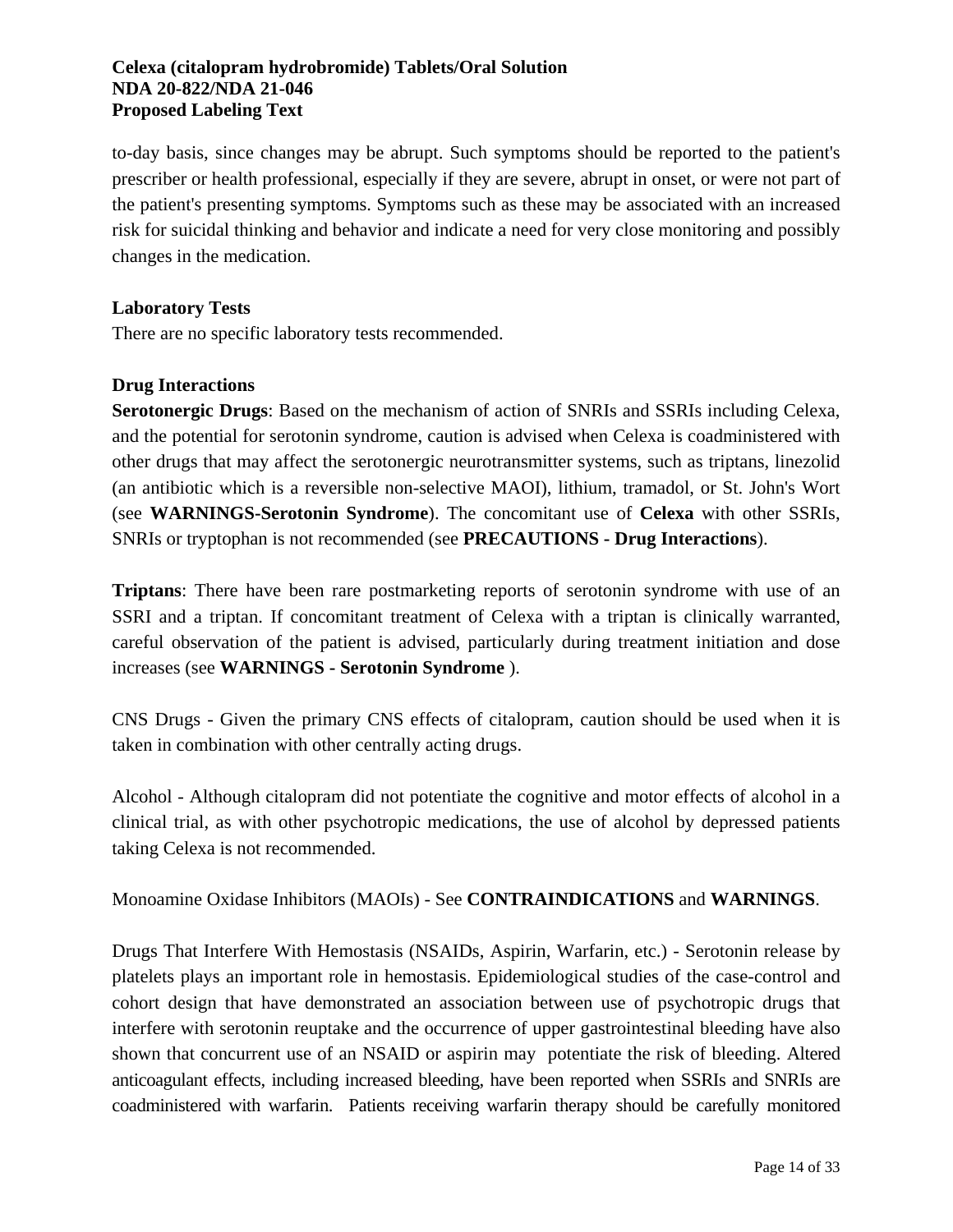when Celexa is initiated or discontinued.

Cimetidine - In subjects who had received 21 days of 40 mg/day Celexa, combined administration of 400 mg/day cimetidine for 8 days resulted in an increase in citalopram AUC and Cmax of 43% and 39%, respectively. The clinical significance of these findings is unknown.

Digoxin - In subjects who had received 21 days of 40 mg/day Celexa, combined administration of Celexa and digoxin (single dose of 1 mg) did not significantly affect the pharmacokinetics of either citalopram or digoxin.

Lithium - Coadministration of Celexa (40 mg/day for 10 days) and lithium (30 mmol/day for 5 days) had no significant effect on the pharmacokinetics of citalopram or lithium. Nevertheless, plasma lithium levels should be monitored with appropriate adjustment to the lithium dose in accordance with standard clinical practice. Because lithium may enhance the serotonergic effects of citalopram, caution should be exercised when Celexa and lithium are coadministered.

Pimozide - In a controlled study, a single dose of pimozide 2 mg co-administered with citalopram 40 mg given once daily for 11 days was associated with a mean increase in QTc values of approximately 10 msec compared to pimozide given alone. Citalopram did not alter the mean AUC or C<sub>max</sub> of pimozide. The mechanism of this pharmacodynamic interaction is not known.

Theophylline - Combined administration of Celexa (40 mg/day for 21 days) and the CYP1A2 substrate theophylline (single dose of 300 mg) did not affect the pharmacokinetics of theophylline. The effect of theophylline on the pharmacokinetics of citalopram was not evaluated.

Sumatriptan - There have been rare postmarketing reports describing patients with weakness, hyperreflexia, and incoordination following the use of a SSRI and sumatriptan. If concomitant treatment with sumatriptan and an SSRI (e.g., fluoxetine, fluvoxamine, paroxetine, sertraline, citalopram) is clinically warranted, appropriate observation of the patient is advised.

Warfarin - Administration of 40 mg/day Celexa for 21 days did not affect the pharmacokinetics of warfarin, a CYP3A4 substrate. Prothrombin time was increased by 5%, the clinical significance of which is unknown.

Carbamazepine - Combined administration of Celexa (40 mg/day for 14 days) and carbamazepine (titrated to 400 mg/day for 35 days) did not significantly affect the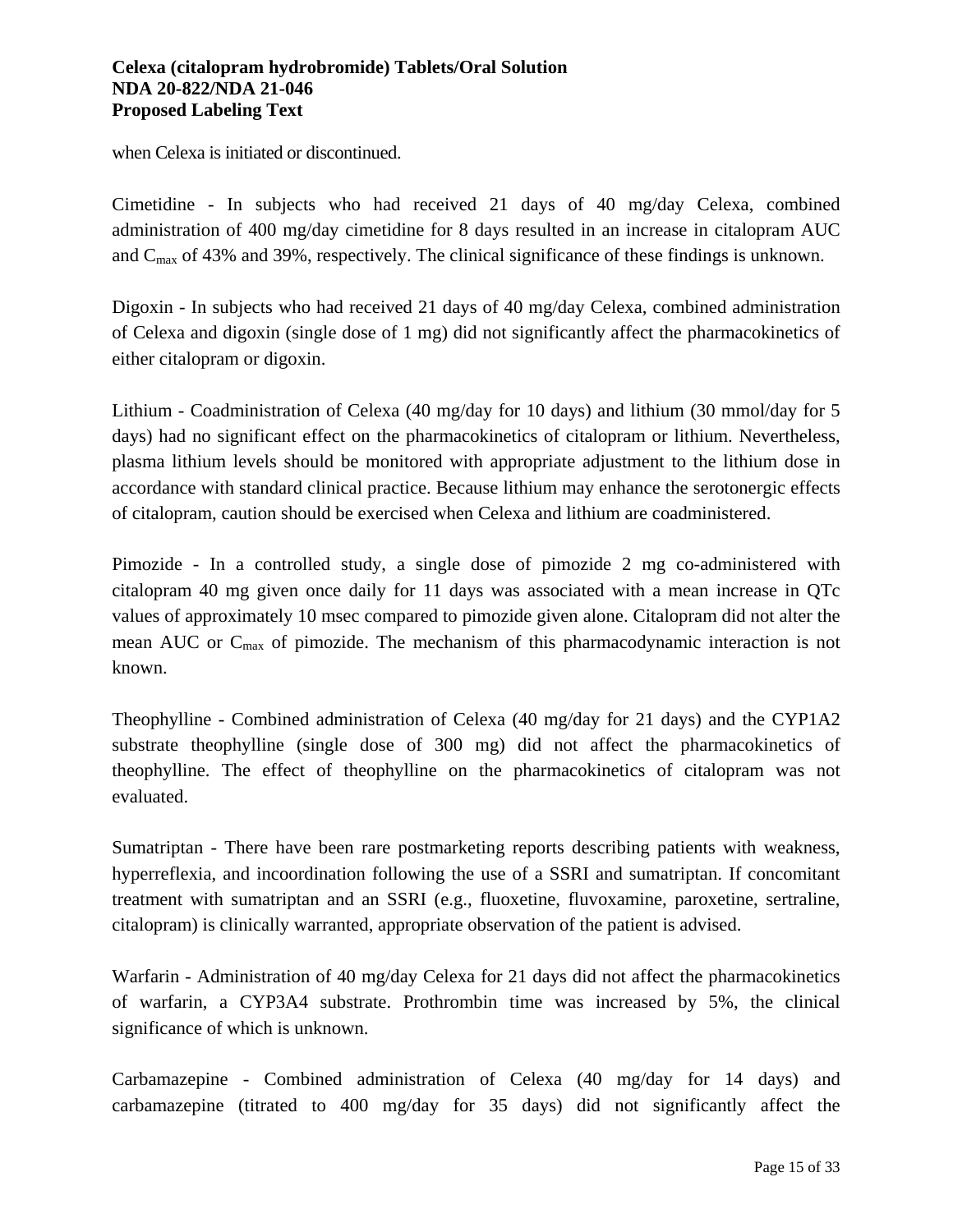pharmacokinetics of carbamazepine, a CYP3A4 substrate. Although trough citalopram plasma levels were unaffected, given the enzyme-inducing properties of carbamazepine, the possibility that carbamazepine might increase the clearance of citalopram should be considered if the two drugs are coadministered.

Triazolam - Combined administration of Celexa (titrated to 40 mg/day for 28 days) and the CYP3A4 substrate triazolam (single dose of 0.25 mg) did not significantly affect the pharmacokinetics of either citalopram or triazolam.

Ketoconazole - Combined administration of Celexa (40 mg) and ketoconazole (200 mg) decreased the  $C_{\text{max}}$  and AUC of ketoconazole by 21% and 10%, respectively, and did not significantly affect the pharmacokinetics of citalopram.

CYP3A4 and 2C19 Inhibitors - *In vitro* studies indicated that CYP3A4 and 2C19 are the primary enzymes involved in the metabolism of citalopram. However, coadministration of citalopram (40 mg) and ketoconazole (200 mg), a potent inhibitor of CYP3A4, did not significantly affect the pharmacokinetics of citalopram. Because citalopram is metabolized by multiple enzyme systems, inhibition of a single enzyme may not appreciably decrease citalopram clearance.

Metoprolol - Administration of 40 mg/day Celexa for 22 days resulted in a two-fold increase in the plasma levels of the beta-adrenergic blocker metoprolol. Increased metoprolol plasma levels have been associated with decreased cardioselectivity. Coadministration of Celexa and metoprolol had no clinically significant effects on blood pressure or heart rate.

Imipramine and Other Tricyclic Antidepressants (TCAs) - *In vitro* studies suggest that citalopram is a relatively weak inhibitor of CYP2D6. Coadministration of Celexa (40 mg/day for 10 days) with the TCA imipramine (single dose of 100 mg), a substrate for CYP2D6, did not significantly affect the plasma concentrations of imipramine or citalopram. However, the concentration of the imipramine metabolite desipramine was increased by approximately 50%. The clinical significance of the desipramine change is unknown. Nevertheless, caution is indicated in the coadministration of TCAs with Celexa.

Electroconvulsive Therapy (ECT) - There are no clinical studies of the combined use of electroconvulsive therapy (ECT) and Celexa.

# **Carcinogenesis, Mutagenesis, Impairment of Fertility**

#### **Carcinogenesis**

Citalopram was administered in the diet to NMRI/BOM strain mice and COBS WI strain rats for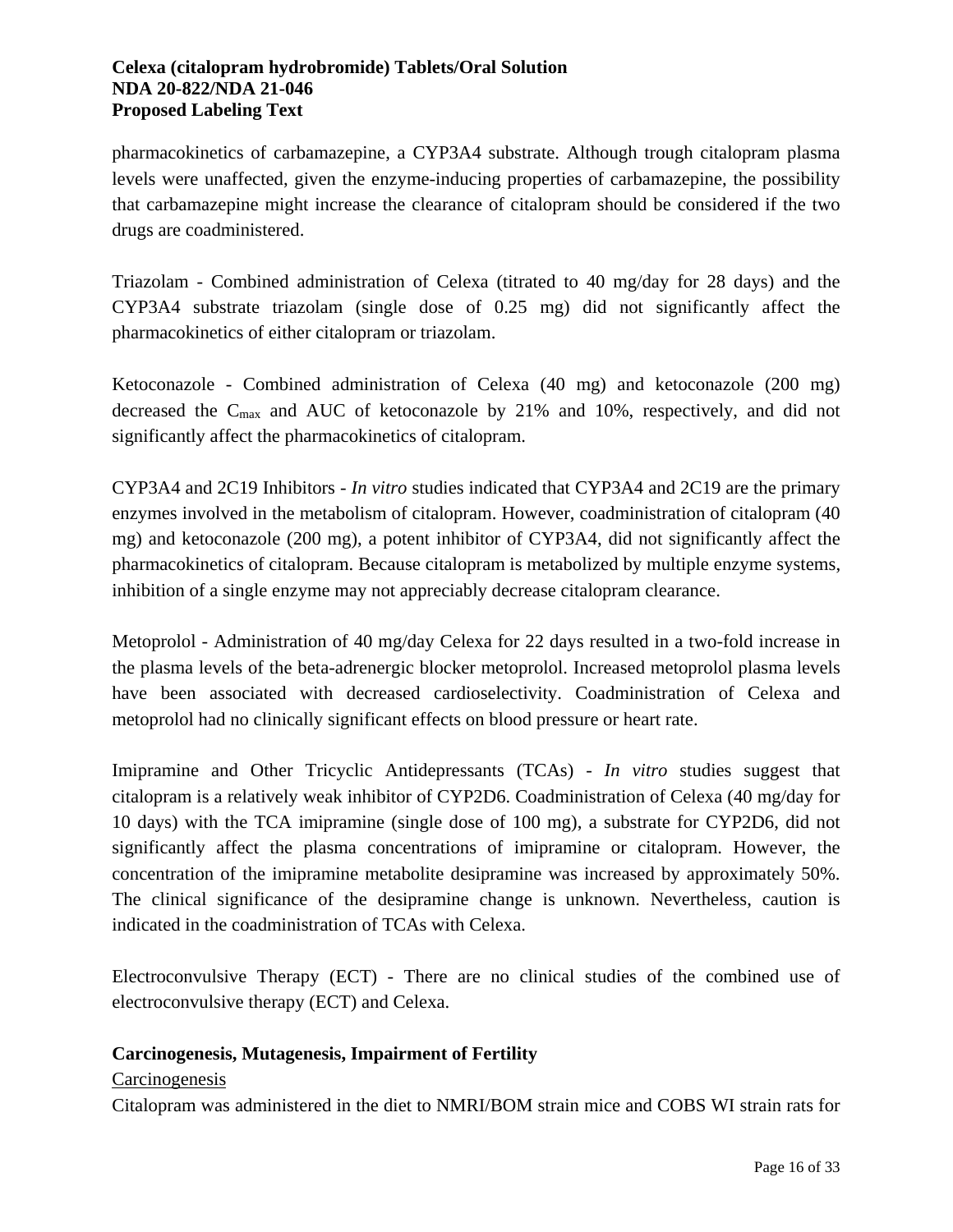18 and 24 months, respectively. There was no evidence for carcinogenicity of citalopram in mice receiving up to 240 mg/kg/day, which is equivalent to 20 times the maximum recommended human daily dose (MRHD) of 60 mg on a surface area  $(mg/m<sup>2</sup>)$  basis. There was an increased incidence of small intestine carcinoma in rats receiving 8 or 24 mg/kg/day, doses which are approximately 1.3 and 4 times the MRHD, respectively, on a mg/m<sup>2</sup> basis. A no-effect dose for this finding was not established. The relevance of these findings to humans is unknown.

#### **Mutagenesis**

Citalopram was mutagenic in the *in vitro* bacterial reverse mutation assay (Ames test) in 2 of 5 bacterial strains (Salmonella TA98 and TA1537) in the absence of metabolic activation. It was clastogenic in the *in vitro* Chinese hamster lung cell assay for chromosomal aberrations in the presence and absence of metabolic activation. Citalopram was not mutagenic in the *in vitro*  mammalian forward gene mutation assay (HPRT) in mouse lymphoma cells or in a coupled *in vitro/in vivo* unscheduled DNA synthesis (UDS) assay in rat liver. It was not clastogenic in the *in vitro* chromosomal aberration assay in human lymphocytes or in two *in vivo* mouse micronucleus assays.

# Impairment of Fertility

When citalopram was administered orally to 16 male and 24 female rats prior to and throughout mating and gestation at doses of 32, 48, and 72 mg/kg/day, mating was decreased at all doses, and fertility was decreased at doses  $\geq$  32 mg/kg/day, approximately 5 times the MRHD of 60 mg/day on a body surface area (mg/m<sup>2</sup>) basis. Gestation duration was increased at 48 mg/kg/day, approximately 8 times the MRHD.

#### **Pregnancy**

# Pregnancy Category C

In animal reproduction studies, citalopram has been shown to have adverse effects on embryo/fetal and postnatal development, including teratogenic effects, when administered at doses greater than human therapeutic doses.

In two rat embryo/fetal development studies, oral administration of citalopram (32, 56, or 112 mg/kg/day) to pregnant animals during the period of organogenesis resulted in decreased embryo/fetal growth and survival and an increased incidence of fetal abnormalities (including cardiovascular and skeletal defects) at the high dose, which is approximately 18 times the MRHD of 60 mg/day on a body surface area  $(mg/m<sup>2</sup>)$  basis. This dose was also associated with maternal toxicity (clinical signs, decreased body weight gain). The developmental, no-effect dose of 56 mg/kg/day is approximately 9 times the MRHD on a mg/m<sup>2</sup> basis. In a rabbit study, no adverse effects on embryo/fetal development were observed at doses of up to 16 mg/kg/day, or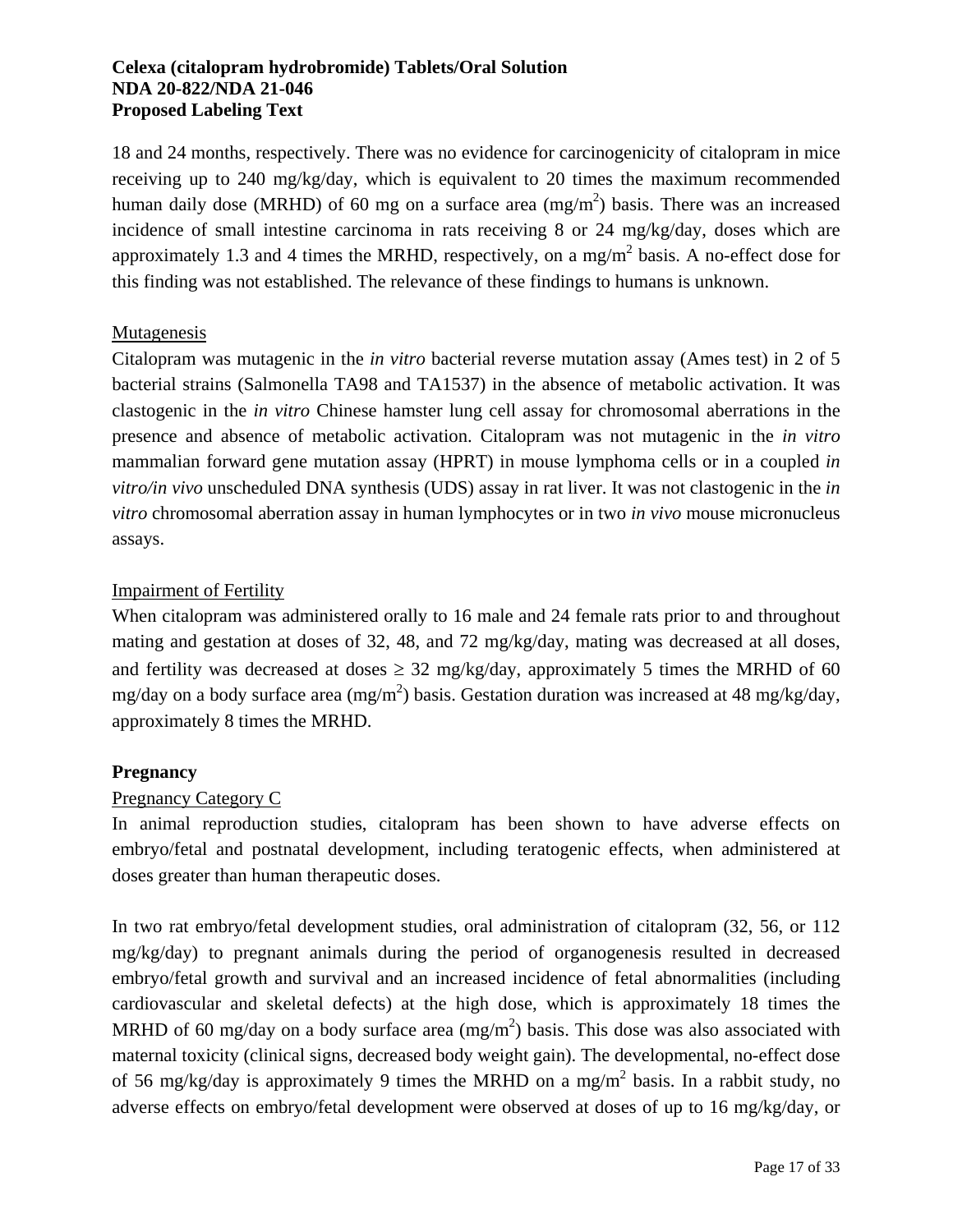approximately 5 times the MRHD on a mg/m<sup>2</sup> basis. Thus, teratogenic effects were observed at a maternally toxic dose in the rat and were not observed in the rabbit.

When female rats were treated with citalopram (4.8, 12.8, or 32 mg/kg/day) from late gestation through weaning, increased offspring mortality during the first 4 days after birth and persistent offspring growth retardation were observed at the highest dose, which is approximately 5 times the MRHD on a mg/m<sup>2</sup> basis. The no-effect dose of 12.8 mg/kg/day is approximately 2 times the MRHD on a mg/m<sup>2</sup> basis. Similar effects on offspring mortality and growth were seen when dams were treated throughout gestation and early lactation at doses  $\geq 24$  mg/kg/day, approximately 4 times the MRHD on a mg/m<sup>2</sup> basis. A no-effect dose was not determined in that study.

There are no adequate and well-controlled studies in pregnant women; therefore, citalopram should be used during pregnancy only if the potential benefit justifies the potential risk to the fetus.

#### **Pregnancy-Nonteratogenic Effects**

Neonates exposed to Celexa and other SSRIs or SNRIs, late in the third trimester, have developed complications requiring prolonged hospitalization, respiratory support, and tube feeding. Such complications can arise immediately upon delivery. Reported clinical findings have included respiratory distress, cyanosis, apnea, seizures, temperature instability, feeding difficulty, vomiting, hypoglycemia, hypotonia, hypertonia, hyperreflexia, tremor, jitteriness, irritability, and constant crying. These features are consistent with either a direct toxic effect of SSRIs and SNRIs or, possibly, a drug discontinuation syndrome. It should be noted that, in some cases, the clinical picture is consistent with serotonin syndrome (see **WARNINGS**).

Infants exposed to SSRIs in late pregnancy may have an increased risk for persistent pulmonary hypertension of the newborn (PPHN). PPHN occurs in 1—2 per 1000 live births in the general population and is associated with substantial neonatal morbidity and mortality. In a retrospective, case-control study of 377 women whose infants were born with PPHN and 836 women whose infants were born healthy, the risk for developing PPHN was approximately six-fold higher for infants exposed to SSRIs after the 20th week of gestation compared to infants who had not been exposed to antidepressants during pregnancy. There is currently no corroborative evidence regarding the risk for PPHN following exposure to SSRIs in pregnancy; this is the first study that has investigated the potential risk. The study did not include enough cases with exposure to individual SSRIs to determine if all SSRIs posed similar levels of PPHN risk.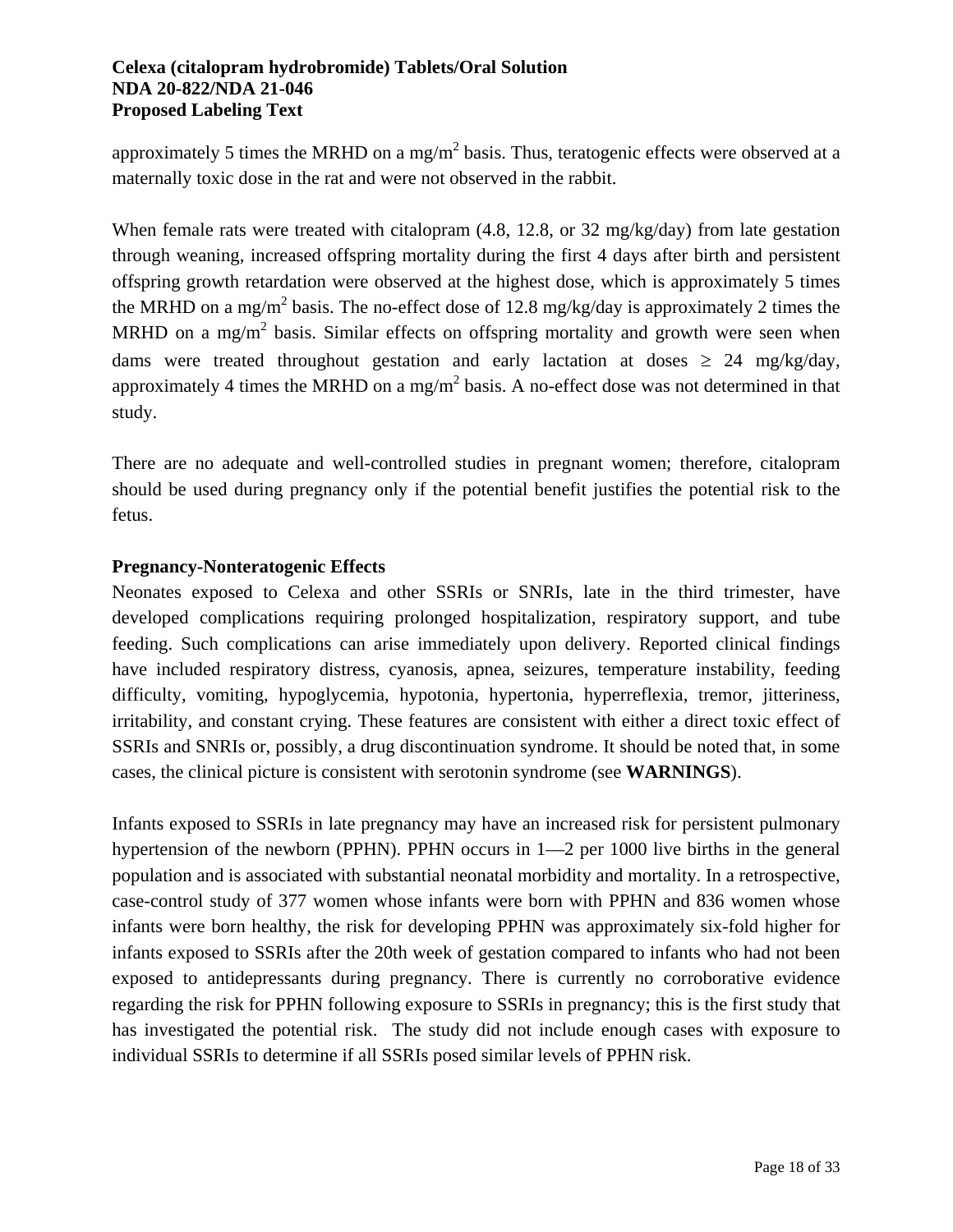When treating a pregnant woman with Celexa during the third trimester, the physician should carefully consider both the potential risks and benefits of treatment (see **DOSAGE AND ADMINISTRATION**). Physicians should note that in a prospective longitudinal study of 201 women with a history of major depression who were euthymic at the beginning of pregnancy, women who discontinued antidepressant medication during pregnancy were more likely to experience a relapse of major depression than women who continued antidepressant medication.

#### **Labor and Delivery**

The effect of Celexa on labor and delivery in humans is unknown.

#### **Nursing Mothers**

As has been found to occur with many other drugs, citalopram is excreted in human breast milk. There have been two reports of infants experiencing excessive somnolence, decreased feeding, and weight loss in association with breastfeeding from a citalopram-treated mother; in one case, the infant was reported to recover completely upon discontinuation of citalopram by its mother and in the second case, no follow-up information was available. The decision whether to continue or discontinue either nursing or Celexa therapy should take into account the risks of citalopram exposure for the infant and the benefits of Celexa treatment for the mother.

#### **Pediatric Use**

Safety and effectiveness in the pediatric population have not been established (see **BOX WARNING and WARNINGS—Clinical Worsening and Suicide Risk**). Two placebocontrolled trials in 407 pediatric patients with MDD have been conducted with Celexa, and the data were not sufficient to support a claim for use in pediatric patients. Anyone considering the use of Celexa in a child or adolescent must balance the potential risks with the clinical need.

#### **Geriatric Use**

Of 4422 patients in clinical studies of Celexa, 1357 were 60 and over, 1034 were 65 and over, and 457 were 75 and over. No overall differences in safety or effectiveness were observed between these subjects and younger subjects, and other reported clinical experience has not identified differences in responses between the elderly and younger patients, but greater sensitivity of some older individuals cannot be ruled out. Most elderly patients treated with Celexa in clinical trials received daily doses between 20 and 40 mg (see **DOSAGE AND ADMINISTRATION**).

SSRIs and SNRIs, including Celexa, have been associated with cases of clinically significant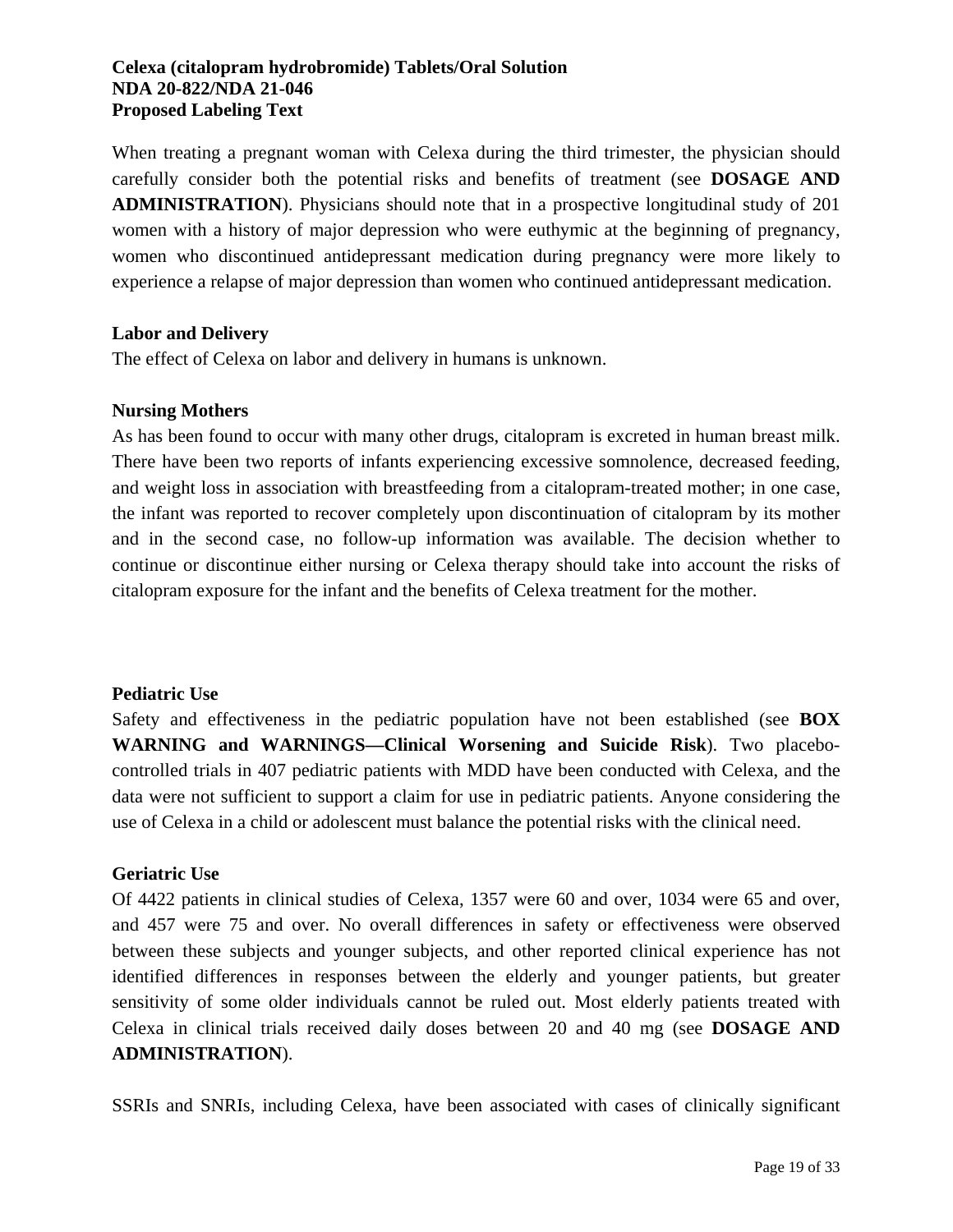hyponatremia in elderly patients, who may be at greater risk for this adverse event (see **PRECAUTIONS**, Hyponatremia).

In two pharmacokinetic studies, citalopram AUC was increased by 23% and 30%, respectively, in elderly subjects as compared to younger subjects, and its half-life was increased by 30% and 50%, respectively (see **CLINICAL PHARMACOLOGY**).

20 mg/day is the recommended dose for most elderly patients (see **DOSAGE AND ADMINISTRATION**).

# **ADVERSE REACTIONS**

The premarketing development program for Celexa included citalopram exposures in patients and/or normal subjects from 3 different groups of studies: 429 normal subjects in clinical pharmacology/pharmacokinetic studies; 4422 exposures from patients in controlled and uncontrolled clinical trials, corresponding to approximately 1370 patient-exposure years. There were, in addition, over 19,000 exposures from mostly open-label, European postmarketing studies. The conditions and duration of treatment with Celexa varied greatly and included (in overlapping categories) open-label and double-blind studies, inpatient and outpatient studies, fixed-dose and dose-titration studies, and short-term and long-term exposure. Adverse reactions were assessed by collecting adverse events, results of physical examinations, vital signs, weights, laboratory analyses, ECGs, and results of ophthalmologic examinations.

Adverse events during exposure were obtained primarily by general inquiry and recorded by clinical investigators using terminology of their own choosing. Consequently, it is not possible to provide a meaningful estimate of the proportion of individuals experiencing adverse events without first grouping similar types of events into a smaller number of standardized event categories. In the tables and tabulations that follow, standard World Health Organization (WHO) terminology has been used to classify reported adverse events.

The stated frequencies of adverse events represent the proportion of individuals who experienced, at least once, a treatment-emergent adverse event of the type listed. An event was considered treatment-emergent if it occurred for the first time or worsened while receiving therapy following baseline evaluation.

#### **Adverse Findings Observed in Short-Term, Placebo-Controlled Trials**

Adverse Events Associated with Discontinuation of Treatment

Among 1063 depressed patients who received Celexa at doses ranging from 10 to 80 mg/day in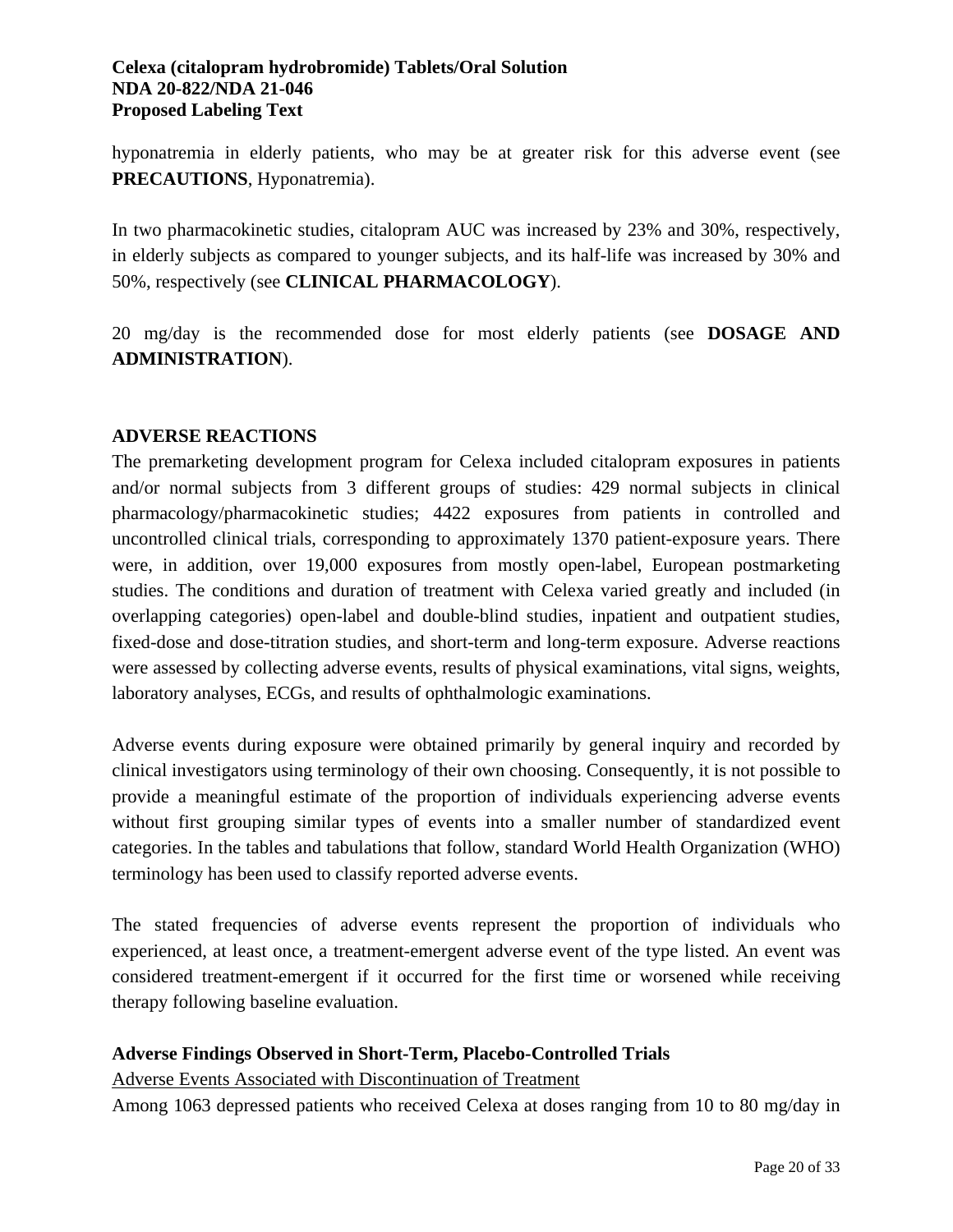placebo-controlled trials of up to 6 weeks in duration, 16% discontinued treatment due to an adverse event, as compared to 8% of 446 patients receiving placebo. The adverse events associated with discontinuation and considered drug-related (i.e., associated with discontinuation in at least 1% of Celexa-treated patients at a rate at least twice that of placebo) are shown in **TABLE 2**. It should be noted that one patient can report more than one reason for discontinuation and be counted more than once in this table.

| <b>Adverse Events Associated with Discontinuation of Treatment in Short-Term, Placebo-</b> |                                             |                             |  |  |
|--------------------------------------------------------------------------------------------|---------------------------------------------|-----------------------------|--|--|
| <b>Controlled, Depression Trials</b>                                                       |                                             |                             |  |  |
|                                                                                            |                                             |                             |  |  |
|                                                                                            | <b>Percentage of Patients Discontinuing</b> |                             |  |  |
|                                                                                            |                                             | <b>Due to Adverse Event</b> |  |  |
|                                                                                            | <u>Citalopram</u>                           | <b>Placebo</b>              |  |  |
|                                                                                            | $(N=1063)$                                  | $(N=446)$                   |  |  |
| <b>Body System/Adverse Event</b>                                                           |                                             |                             |  |  |
| <b>General</b>                                                                             |                                             |                             |  |  |
| Asthenia                                                                                   | 1%                                          | $< 1\%$                     |  |  |
| <b>Gastrointestinal Disorders</b>                                                          |                                             |                             |  |  |
| Nausea                                                                                     | 4%                                          | 0%                          |  |  |
| Dry Mouth                                                                                  | 1%                                          | $< 1\%$                     |  |  |
| Vomiting                                                                                   | 1%                                          | $0\%$                       |  |  |
| <b>Central and Peripheral</b>                                                              |                                             |                             |  |  |
| <b>Nervous System Disorders</b>                                                            |                                             |                             |  |  |
| <b>Dizziness</b>                                                                           | 2%                                          | ${<}1\%$                    |  |  |
| <b>Psychiatric Disorders</b>                                                               |                                             |                             |  |  |
| Insomnia                                                                                   | 3%                                          | 1%                          |  |  |
| Somnolence                                                                                 | 2%                                          | 1%                          |  |  |
| Agitation                                                                                  | 1%                                          | $<$ 1%                      |  |  |

# **TABLE 2**

Adverse Events Occurring at an Incidence of 2% or More Among Celexa-Treated Patients **Table 3** enumerates the incidence, rounded to the nearest percent, of treatment-emergent adverse events that occurred among 1063 depressed patients who received Celexa at doses ranging from 10 to 80 mg/day in placebo-controlled trials of up to 6 weeks in duration. Events included are those occurring in 2% or more of patients treated with Celexa and for which the incidence in patients treated with Celexa was greater than the incidence in placebo-treated patients.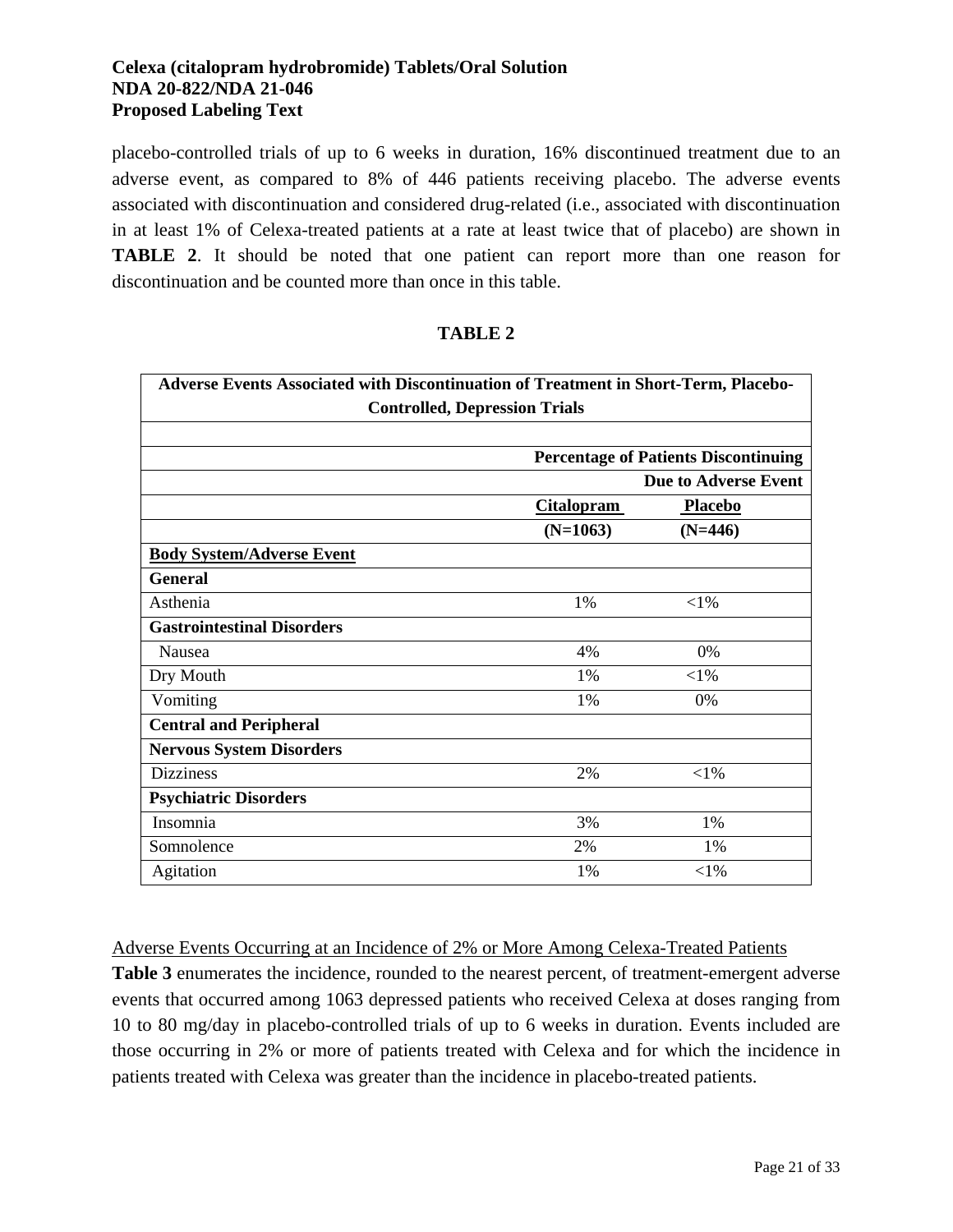The prescriber should be aware that these figures cannot be used to predict the incidence of adverse events in the course of usual medical practice where patient characteristics and other factors differ from those which prevailed in the clinical trials. Similarly, the cited frequencies cannot be compared with figures obtained from other clinical investigations involving different treatments, uses, and investigators. The cited figures, however, do provide the prescribing physician with some basis for estimating the relative contribution of drug and non-drug factors to the adverse event incidence rate in the population studied.

The only commonly observed adverse event that occurred in Celexa patients with an incidence of 5% or greater and at least twice the incidence in placebo patients was ejaculation disorder (primarily ejaculatory delay) in male patients (see **TABLE 3**).

| <b>Treatment-Emergent Adverse Events:</b><br><b>Incidence in Placebo-Controlled Clinical Trials*</b> |                                          |                |  |  |
|------------------------------------------------------------------------------------------------------|------------------------------------------|----------------|--|--|
|                                                                                                      |                                          |                |  |  |
|                                                                                                      | (Percentage of Patients Reporting Event) |                |  |  |
|                                                                                                      |                                          |                |  |  |
| <b>Body System/Adverse Event</b>                                                                     | <b>Celexa</b>                            | <b>Placebo</b> |  |  |
|                                                                                                      | $(N=1063)$                               | $(N=446)$      |  |  |
| <b>Autonomic Nervous System Disorders</b>                                                            |                                          |                |  |  |
| Dry Mouth                                                                                            | 20%                                      | 14%            |  |  |
| <b>Sweating Increased</b>                                                                            | 11%                                      | 9%             |  |  |
| <b>Central &amp; Peripheral Nervous System Disorders</b>                                             |                                          |                |  |  |
| Tremor                                                                                               | 8%                                       | 6%             |  |  |
| <b>Gastrointestinal Disorders</b>                                                                    |                                          |                |  |  |
| Nausea                                                                                               | 21%                                      | 14%            |  |  |
| Diarrhea                                                                                             | 8%                                       | 5%             |  |  |
| Dyspepsia                                                                                            | 5%                                       | 4%             |  |  |
| Vomiting                                                                                             | 4%                                       | 3%             |  |  |
| Abdominal Pain                                                                                       | 3%                                       | 2%             |  |  |
| <b>General</b>                                                                                       |                                          |                |  |  |
| Fatigue                                                                                              | 5%                                       | 3%             |  |  |
| Fever                                                                                                | 2%                                       | $<$ 1%         |  |  |
| <b>Musculoskeletal System Disorders</b>                                                              |                                          |                |  |  |
| Arthralgia                                                                                           | 2%                                       | 1%             |  |  |
| Myalgia                                                                                              | 2%                                       | 1%             |  |  |
| <b>Psychiatric Disorders</b>                                                                         |                                          |                |  |  |
| Somnolence                                                                                           | 18%                                      | 10%            |  |  |

**TABLE 3**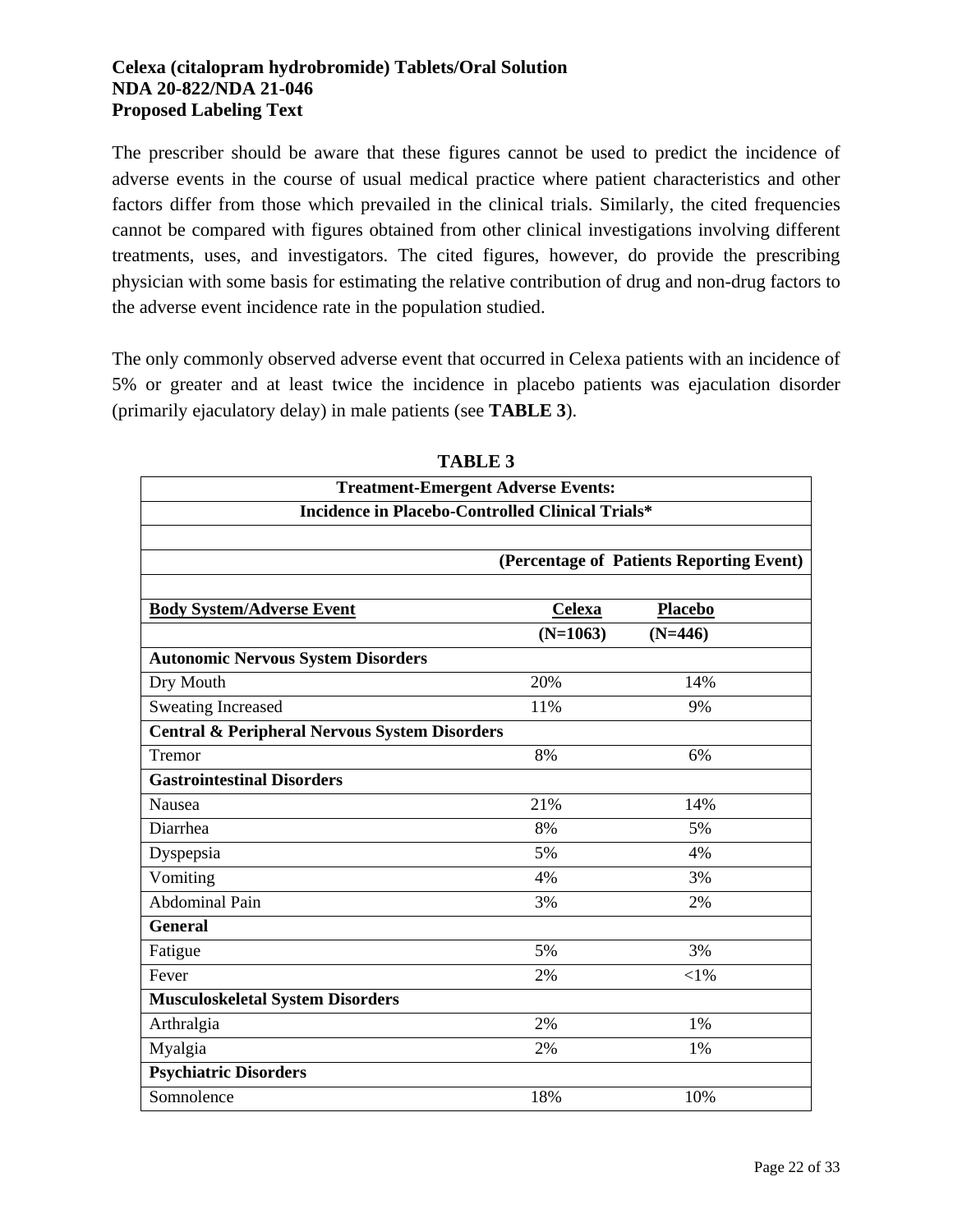| Insomnia                                 | 15% | 14%      |
|------------------------------------------|-----|----------|
| Anxiety                                  | 4%  | 3%       |
| Anorexia                                 | 4%  | 2%       |
| Agitation                                | 3%  | 1%       |
| Dysmenorrhea <sup>1</sup>                | 3%  | 2%       |
| Libido Decreased                         | 2%  | ${<}1\%$ |
| Yawning                                  | 2%  | <1%      |
| <b>Respiratory System Disorders</b>      |     |          |
| <b>Upper Respiratory Tract Infection</b> | 5%  | 4%       |
| Rhinitis                                 | 5%  | 3%       |
| <b>Sinusitis</b>                         | 3%  | ${<}1\%$ |
| <b>Urogenital</b>                        |     |          |
| Ejaculation Disorder <sup>2,3</sup>      | 6%  | 1%       |
| Impotence $\overline{3}$                 | 3%  | ${<}1\%$ |

\*Events reported by at least 2% of patients treated with Celexa are reported, except for the following events which had an incidence on placebo  $\geq$  Celexa: headache, asthenia, dizziness, constipation, palpitation, vision abnormal, sleep disorder, nervousness, pharyngitis, micturition disorder, back pain.

<sup>1</sup>Denominator used was for females only (N=638 Celexa; N=252 placebo).

<sup>2</sup>Primarily ejaculatory delay.

<sup>3</sup>Denominator used was for males only (N=425 Celexa; N=194 placebo).

# Dose Dependency of Adverse Events

The potential relationship between the dose of Celexa administered and the incidence of adverse events was examined in a fixed-dose study in depressed patients receiving placebo or Celexa 10, 20, 40, and 60 mg. Jonckheere's trend test revealed a positive dose response  $(p<0.05)$  for the following adverse events: fatigue, impotence, insomnia, sweating increased, somnolence, and yawning.

#### Male and Female Sexual Dysfunction with SSRIs

Although changes in sexual desire, sexual performance, and sexual satisfaction often occur as manifestations of a psychiatric disorder, they may also be a consequence of pharmacologic treatment. In particular, some evidence suggests that SSRIs can cause such untoward sexual experiences.

Reliable estimates of the incidence and severity of untoward experiences involving sexual desire,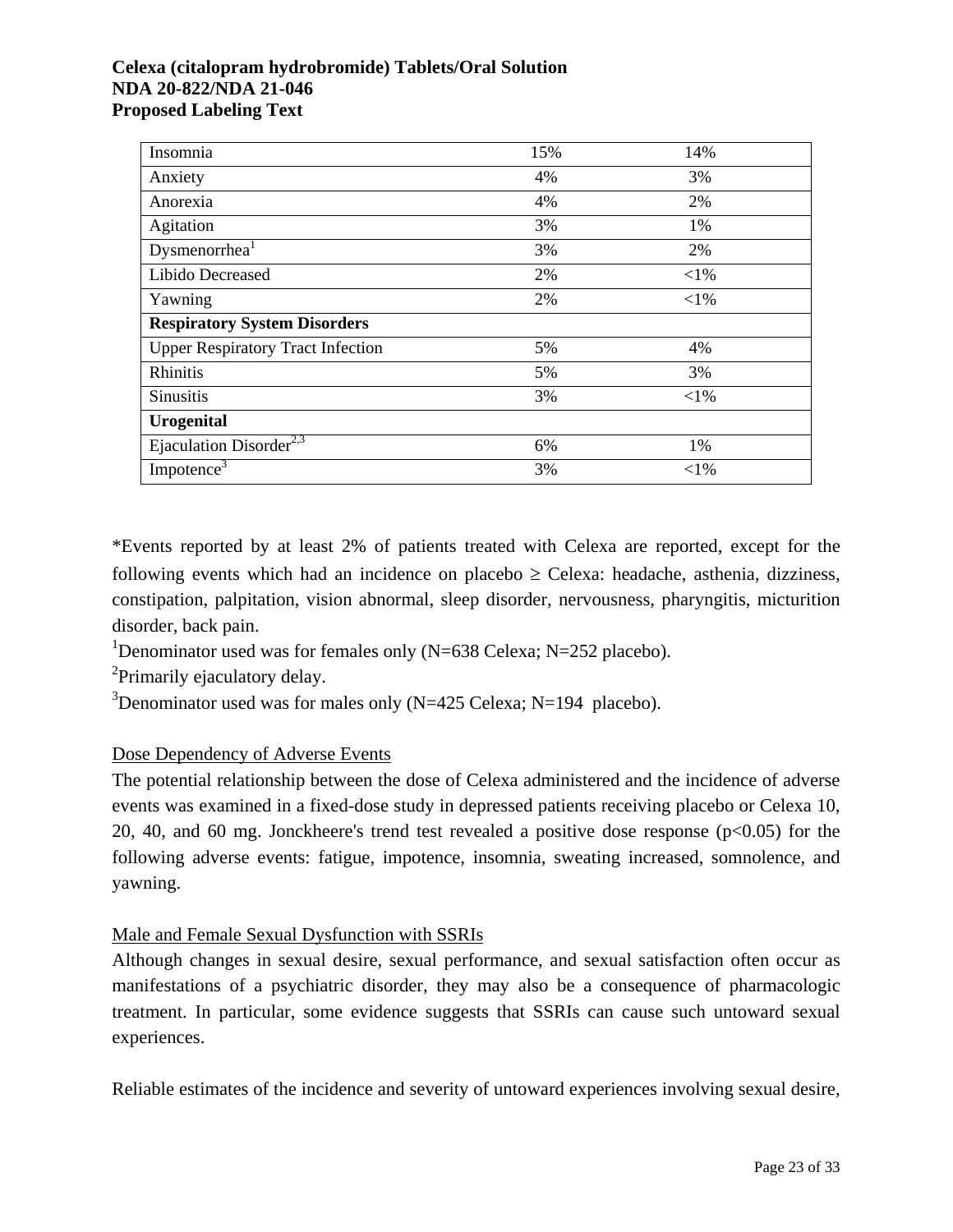performance, and satisfaction are difficult to obtain, however, in part because patients and physicians may be reluctant to discuss them. Accordingly, estimates of the incidence of untoward sexual experience and performance cited in product labeling, are likely to underestimate their actual incidence.

The table below displays the incidence of sexual side effects reported by at least 2% of patients taking Celexa in a pool of placebo-controlled clinical trials in patients with depression.

| Treatment                  | Celexa        | Placebo       |
|----------------------------|---------------|---------------|
|                            | $(425$ males) | $(194$ males) |
| Abnormal Ejaculation       | 6.1%          | 1%            |
| (mostly ejaculatory delay) | (males only)  | (males only)  |
| Libido Decreased           | 3.8%          | ${<}1\%$      |
|                            | (males only)  | (males only)  |
| Impotence                  | 2.8%          | ${<}1\%$      |
|                            | (males only)  | (males only)  |

In female depressed patients receiving Celexa, the reported incidence of decreased libido and anorgasmia was 1.3% (n=638 females) and 1.1% (n=252 females), respectively.

There are no adequately designed studies examining sexual dysfunction with citalopram treatment.

Priapism has been reported with all SSRIs.

While it is difficult to know the precise risk of sexual dysfunction associated with the use of SSRIs, physicians should routinely inquire about such possible side effects.

# Vital Sign Changes

Celexa and placebo groups were compared with respect to (1) mean change from baseline in vital signs (pulse, systolic blood pressure, and diastolic blood pressure) and (2) the incidence of patients meeting criteria for potentially clinically significant changes from baseline in these variables. These analyses did not reveal any clinically important changes in vital signs associated with Celexa treatment. In addition, a comparison of supine and standing vital sign measures for Celexa and placebo treatments indicated that Celexa treatment is not associated with orthostatic changes.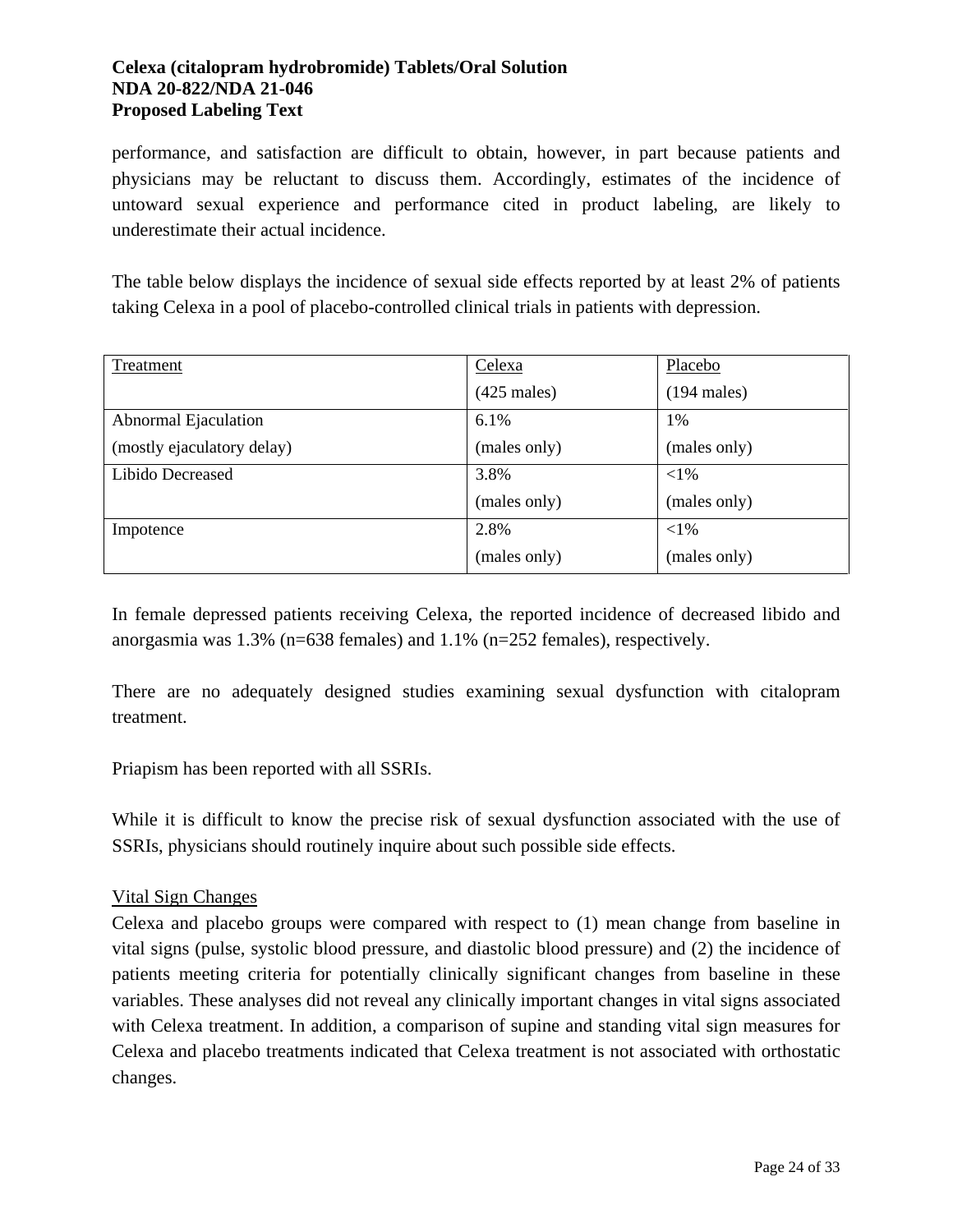#### Weight Changes

Patients treated with Celexa in controlled trials experienced a weight loss of about 0.5 kg compared to no change for placebo patients.

#### Laboratory Changes

Celexa and placebo groups were compared with respect to (1) mean change from baseline in various serum chemistry, hematology, and urinalysis variables, and (2) the incidence of patients meeting criteria for potentially clinically significant changes from baseline in these variables. These analyses revealed no clinically important changes in laboratory test parameters associated with Celexa treatment.

#### ECG Changes

Electrocardiograms from Celexa  $(N=802)$  and placebo  $(N=241)$  groups were compared with respect to (1) mean change from baseline in various ECG parameters, and (2) the incidence of patients meeting criteria for potentially clinically significant changes from baseline in these variables. The only statistically significant drug-placebo difference observed was a decrease in heart rate for Celexa of 1.7 bpm compared to no change in heart rate for placebo. There were no observed differences in QT or other ECG intervals.

#### **Other Events Observed During the Premarketing Evaluation of Celexa (citalopram HBr)**

Following is a list of WHO terms that reflect treatment-emergent adverse events, as defined in the introduction to the **ADVERSE REACTIONS** section, reported by patients treated with Celexa at multiple doses in a range of 10 to 80 mg/day during any phase of a trial within the premarketing database of 4422 patients. All reported events are included except those already listed in **Table 3** or elsewhere in labeling, those events for which a drug cause was remote, those event terms which were so general as to be uninformative, and those occurring in only one patient. It is important to emphasize that, although the events reported occurred during treatment with Celexa, they were not necessarily caused by it.

Events are further categorized by body system and listed in order of decreasing frequency according to the following definitions: frequent adverse events are those occurring on one or more occasions in at least 1/100 patients; infrequent adverse events are those occurring in less than 1/100 patients but at least 1/1000 patients; rare events are those occurring in fewer than 1/1000 patients.

**Cardiovascular** - *Frequent:* tachycardia, postural hypotension, hypotension. *Infrequent:*  hypertension, bradycardia, edema (extremities), angina pec toris, extrasystoles, cardiac failure,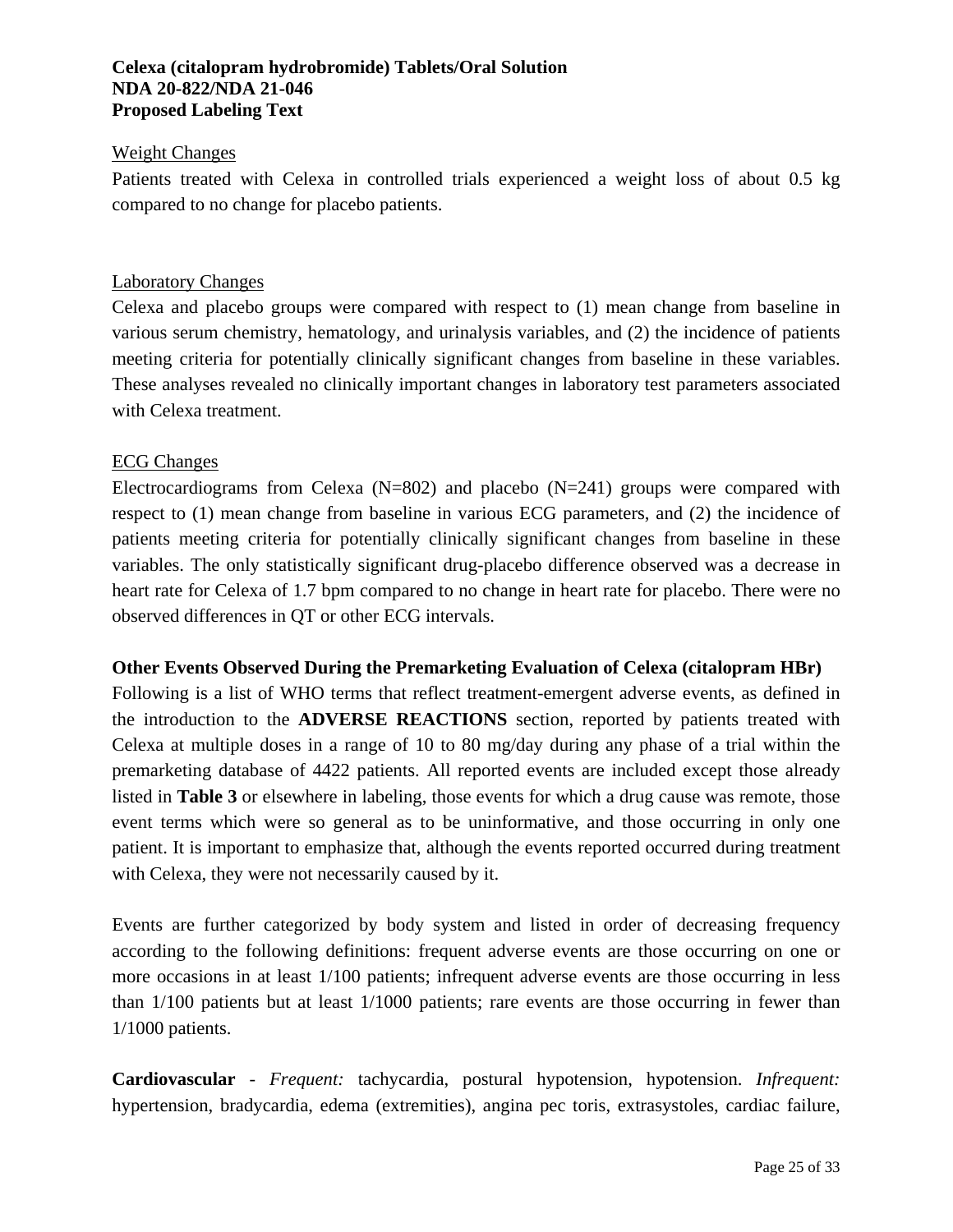flushing, myocardial infarction, cerebrovascular accident, myocardial ischemia. *Rare:* transient ischemic attack, phlebitis, atrial fibrillation, cardiac arrest, bundle branch block.

**Central and Peripheral Nervous System Disorders** - *Frequent:* paresthesia, migraine. *Infrequent:* hyperkinesia, vertigo, hypertonia, extrapyramidal disorder, leg cramps, involuntary muscle contractions, hypokinesia, neuralgia, dystonia, abnormal gait, hypesthesia, ataxia. *Rare:*  abnormal coordination, hyperesthesia, ptosis, stupor.

**Endocrine Disorders** - *Rare:* hypothyroidism, goiter, gynecomastia.

**Gastrointestinal Disorders** - *Frequent:* saliva increased, flatulence. *Infrequent:* gastritis, gastroenteritis, stomatitis, eructation, hemorrhoids, dysphagia, teeth grinding, gingivitis, esophagitis. *Rare:* colitis, gastric ulcer, cholecystitis, cholelithiasis, duodenal ulcer, gastroesophageal reflux, glossitis, jaundice, diverticulitis, rectal hemorrhage, hiccups.

**General** - *Infrequent:* hot flushes, rigors, alcohol intolerance, syncope, influenza-like symptoms. *Rare:* hayfever.

**Hemic and Lymphatic Disorders** - *Infrequent:* purpura, anemia, epistaxis, leukocytosis, leucopenia, lymphadenopathy. *Rare:* pulmonary embolism, granulocytopenia, lymphocytosis, lymphopenia, hypochromic anemia, coagulation disorder, gingival bleeding.

**Metabolic and Nutritional Disorders** - *Frequent:* decreased weight, increased weight. *Infrequent:* increased hepatic enzymes, thirst, dry eyes, increased alkaline phosphatase, abnormal glucose tolerance. *Rare:* bilirubinemia, hypokalemia, obesity, hypoglycemia, hepatitis, dehydration.

**Musculoskeletal System Disorders** - *Infrequent:* arthritis, muscle weakness, skeletal pain. *Rare:* bursitis, osteoporosis.

**Psychiatric Disorders** - *Frequent:* impaired concentration, amnesia, apathy, depression, increased appetite, aggravated depression, suicide attempt, confusion. *Infrequent:* increased libido, aggressive reaction, paroniria, drug dependence, depersonalization, hallucination, euphoria, psychotic depression, delusion, paranoid reaction, emotional lability, panic reaction, psychosis. *Rare:* catatonic reaction, melancholia.

**Reproductive Disorders/Female\*** - *Frequent:* amenorrhea. *Infrequent:* galactorrhea, breast pain, breast enlargement, vaginal hemorrhage.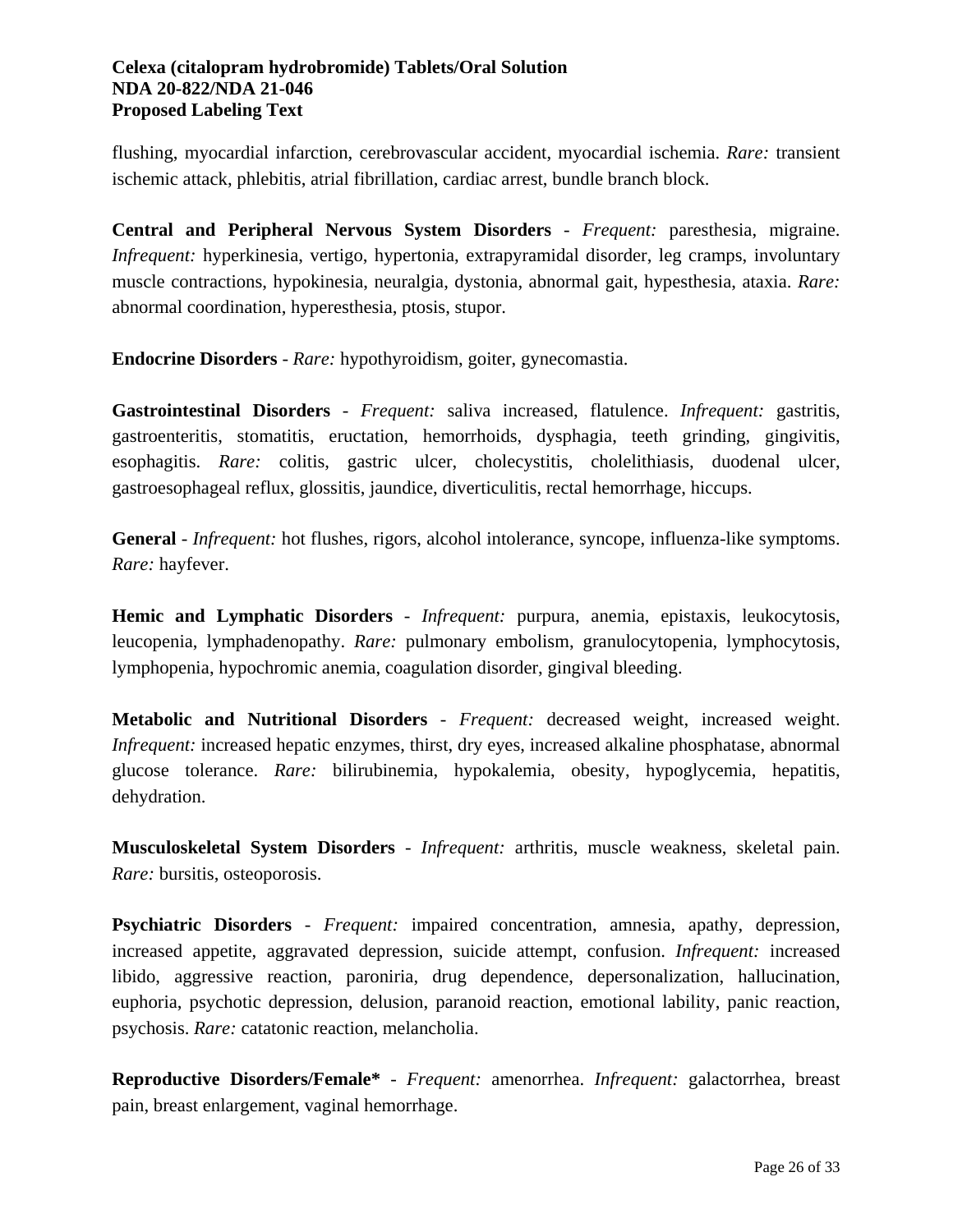\*% based on female subjects only: 2955

**Respiratory System Disorders** - *Frequent:* coughing. *Infrequent:* bronchitis, dyspnea, pneumonia. *Rare:* asthma, laryngitis, bronchospasm, pneumonitis, sputum increased.

**Skin and Appendages Disorders** - *Frequent:* rash, pruritus. *Infrequent:* photosensitivity reaction, urticaria, acne, skin discoloration, eczema, alopecia, dermatitis, skin dry, psoriasis. *Rare:* hypertrichosis, decreased sweating, melanosis, keratitis, cellulitis, pruritus ani.

**Special Senses** - *Frequent:* accommodation abnormal, taste perversion. *Infrequent:* tinnitus, conjunctivitis, eye pain. *Rare:* mydriasis, photophobia, diplopia, abnormal lacrimation, cataract, taste loss.

**Urinary System Disorders** - *Frequent:* polyuria. *Infrequent:* micturition frequency, urinary incontinence, urinary retention, dysuria. *Rare:* facial edema, hematuria, oliguria, pyelonephritis, renal calculus, renal pain.

#### **Other Events Observed During the Postmarketing Evaluation of Celexa (citalopram HBr)**

It is estimated that over 30 million patients have been treated with Celexa since market introduction. Although no causal relationship to Celexa treatment has been found, the following adverse events have been reported to be temporally associated with Celexa treatment, and have not been described elsewhere in labeling: acute renal failure, akathisia, allergic reaction, anaphylaxis, angioedema, choreoathetosis, chest pain, delirium, dyskinesia, ecchymosis, epidermal necrolysis, erythema multiforme, gastrointestinal hemorrhage, glaucoma, grand mal convulsions, hemolytic anemia, hepatic necrosis, myoclonus, nystagmus, pancreatitis, priapism, prolactinemia, prothrombin decreased, QT prolonged, rhabdomyolysis, spontaneous abortion, thrombocytopenia, thrombosis, ventricular arrhythmia, torsade de pointes, and withdrawal syndrome.

#### **DRUG ABUSE AND DEPENDENCE**

#### **Controlled Substance Class**

Celexa (citalopram HBr) is not a controlled substance.

#### **Physical and Psychological Dependence**

Animal studies suggest that the abuse liability of Celexa is low. Celexa has not been systematically studied in humans for its potential for abuse, tolerance, or physical dependence. The premarketing clinical experience with Celexa did not reveal any drug-seeking behavior. However, these observations were not systematic and it is not possible to predict, on the basis of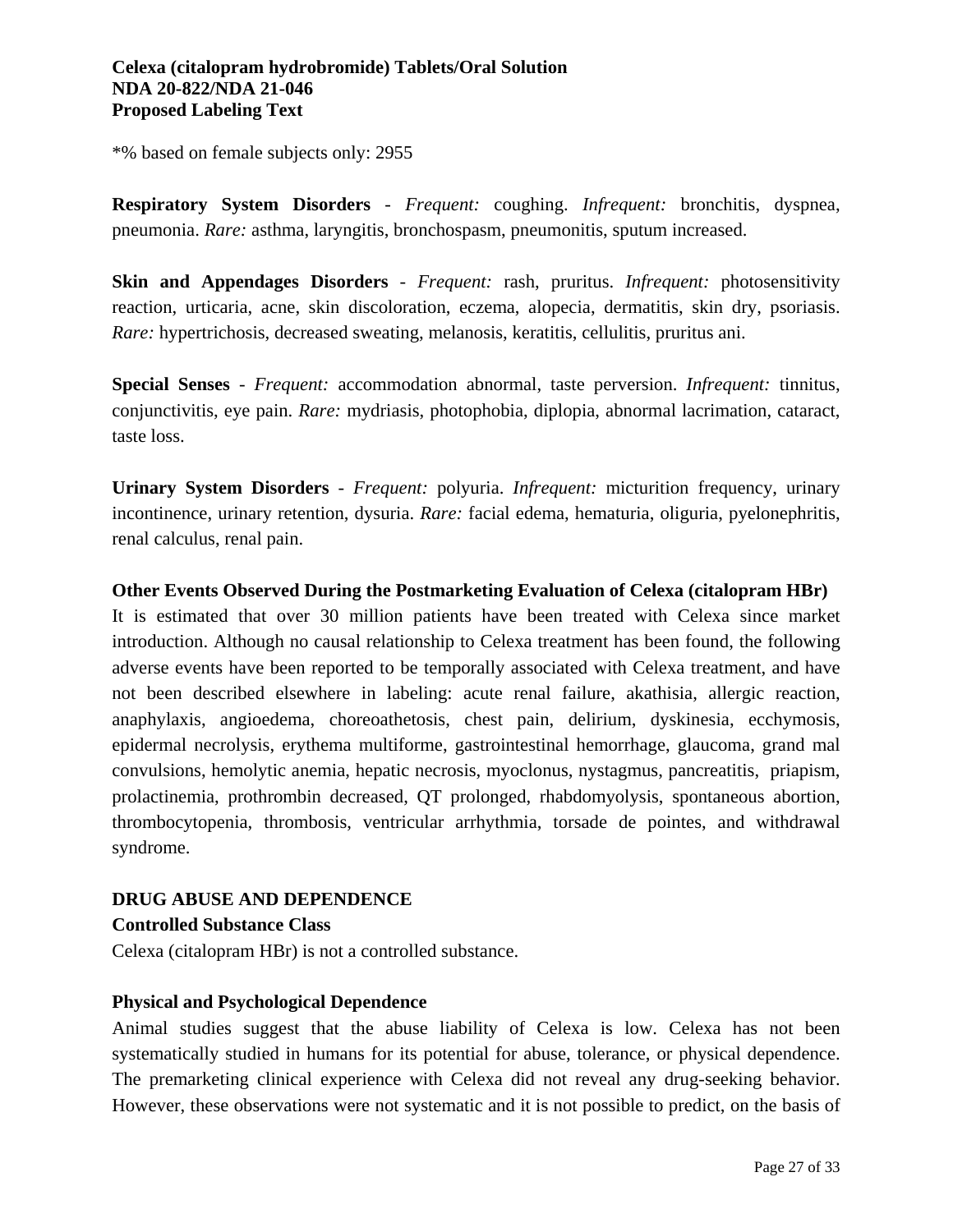this limited experience, the extent to which a CNS-active drug will be misused, diverted, and/or abused once marketed. Consequently, physicians should carefully evaluate Celexa patients for history of drug abuse and follow such patients closely, observing them for signs of misuse or abuse (e.g., development of tolerance, incrementations of dose, drug-seeking behavior).

# **OVERDOSAGE Human Experience**

In clinical trials of citalopram, there were reports of citalopram overdose, including overdoses of up to 2000mg, with no associated fatalities. During the postmarketing evaluation of citalopram, Celexa overdoses, including overdoses of up to 6000 mg, have been reported. As with other SSRIs, a fatal outcome in a patient who has taken an overdose of citalopram has been rarely reported.

Symptoms most often accompanying citalopram overdose, alone or in combination with other drugs and/or alcohol, included dizziness, sweating, nausea, vomiting, tremor, somnolence, and sinus tachycardia. In more rare cases, observed symptoms included amnesia, confusion, coma, convulsions, hyperventilation, cyanosis, rhabdomyolysis, and ECG changes (including QTc prolongation, nodal rhythm, ventricular arrhythmia, and very rare cases of torsade de pointes). Acute renal failure has been very rarely reported accompanying overdose.

# **Management of Overdose**

Establish and maintain an airway to ensure adequate ventilation and oxygenation. Gastric evacuation by lavage and use of activated charcoal should be considered. Careful observation and cardiac and vital sign monitoring are recommended, along with general symptomatic and supportive care. Due to the large volume of distribution of citalopram, forced diuresis, dialysis, hemoperfusion, and exchange transfusion are unlikely to be of benefit. There are no specific antidotes for Celexa.

In managing overdosage, consider the possibility of multiple-drug involvement. The physician should consider contacting a poison control center for additional information on the treatment of any overdose.

# **DOSAGE AND ADMINISTRATION**

# **Initial Treatment**

Celexa (citalopram HBr) should be administered at an initial dose of 20 mg once daily, generally with an increase to a dose of 40 mg/day. Dose increases should usually occur in increments of 20 mg at intervals of no less than one week. Although certain patients may require a dose of 60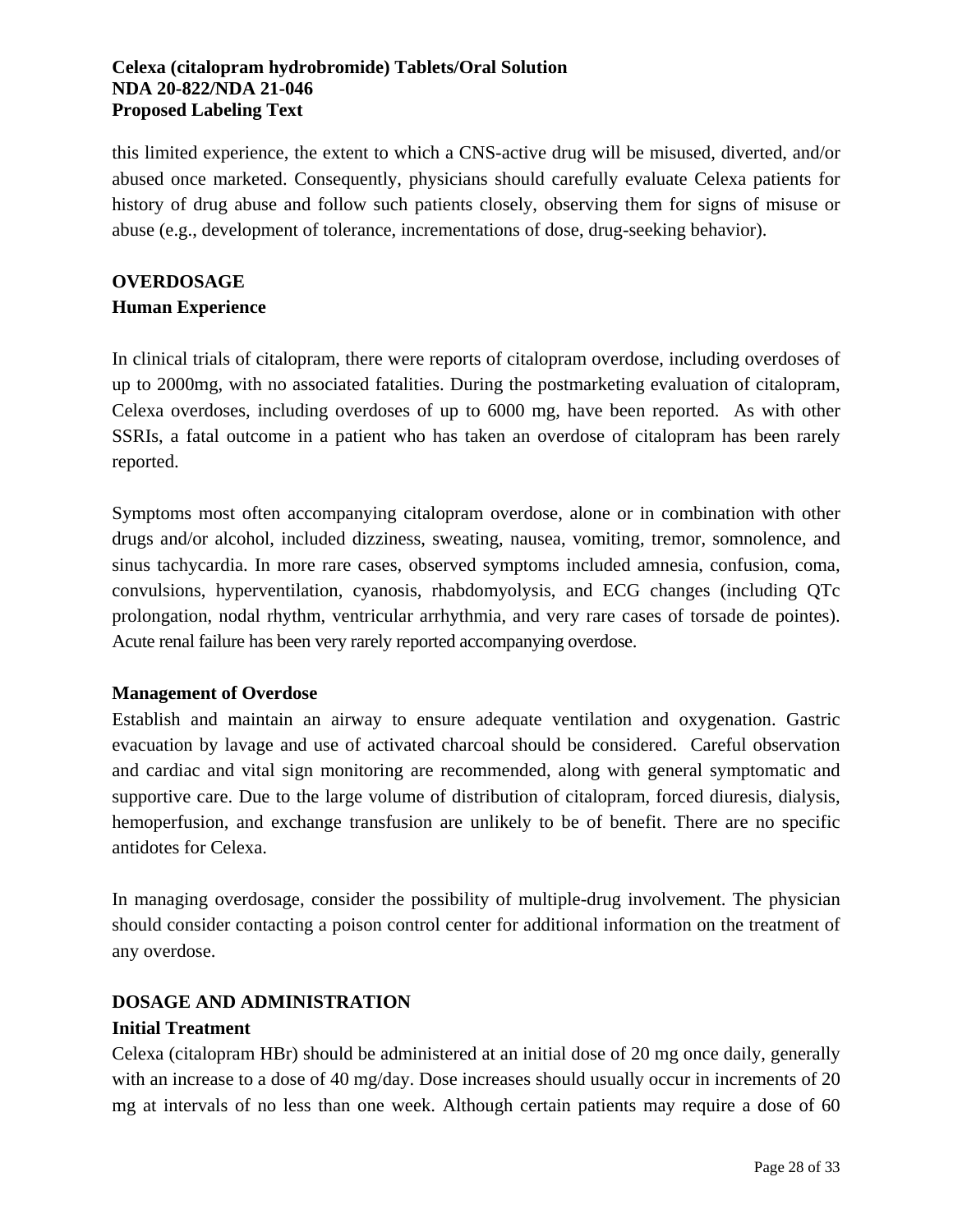mg/day, the only study pertinent to dose response for effectiveness did not demonstrate an advantage for the 60 mg/day dose over the 40 mg/day dose; doses above 40 mg are therefore not ordinarily recommended.

Celexa should be administered once daily, in the morning or evening, with or without food.

### **Special Populations**

20 mg/day is the recommended dose for most elderly patients and patients with hepatic impairment, with titration to 40 mg/day only for nonresponding patients.

No dosage adjustment is necessary for patients with mild or moderate renal impairment. Celexa should be used with caution in patients with severe renal impairment.

# **Treatment of Pregnant Women During the Third Trimester**

Neonates exposed to Celexa and other SSRIs or SNRIs, late in the third trimester, have developed complications requiring prolonged hospitalization, respiratory support, and tube feeding (see **PRECAUTIONS**). When treating pregnant women with Celexa during the third trimester, the physician should carefully consider the potential risks and benefits of treatment. The physician may consider tapering Celexa in the third trimester.

#### **Maintenance Treatment**

It is generally agreed that acute episodes of depression require several months or longer of sustained pharmacologic therapy. Systematic evaluation of Celexa in two studies has shown that its antidepressant efficacy is maintained for periods of up to 24 weeks following 6 or 8 weeks of initial treatment (32 weeks total). In one study, patients were assigned randomly to placebo or to the same dose of Celexa (20-60 mg/day) during maintenance treatment as they had received during the acute stabilization phase, while in the other study, patients were assigned randomly to continuation of Celexa 20 or 40 mg/day, or placebo, for maintenance treatment. In the latter study, the rates of relapse to depression were similar for the two dose groups (see **Clinical Trials**  under **CLINICAL PHARMACOLOGY**). Based on these limited data, it is not known whether the dose of citalopram needed to maintain euthymia is identical to the dose needed to induce remission. If adverse reactions are bothersome, a decrease in dose to 20 mg/day can be considered.

#### **Discontinuation of Treatment with Celexa**

Symptoms associated with discontinuation of Celexa and other SSRIs and SNRIs have been reported (see **PRECAUTIONS**). Patients should be monitored for these symptoms when discontinuing treatment. A gradual reduction in the dose rather than abrupt cessation is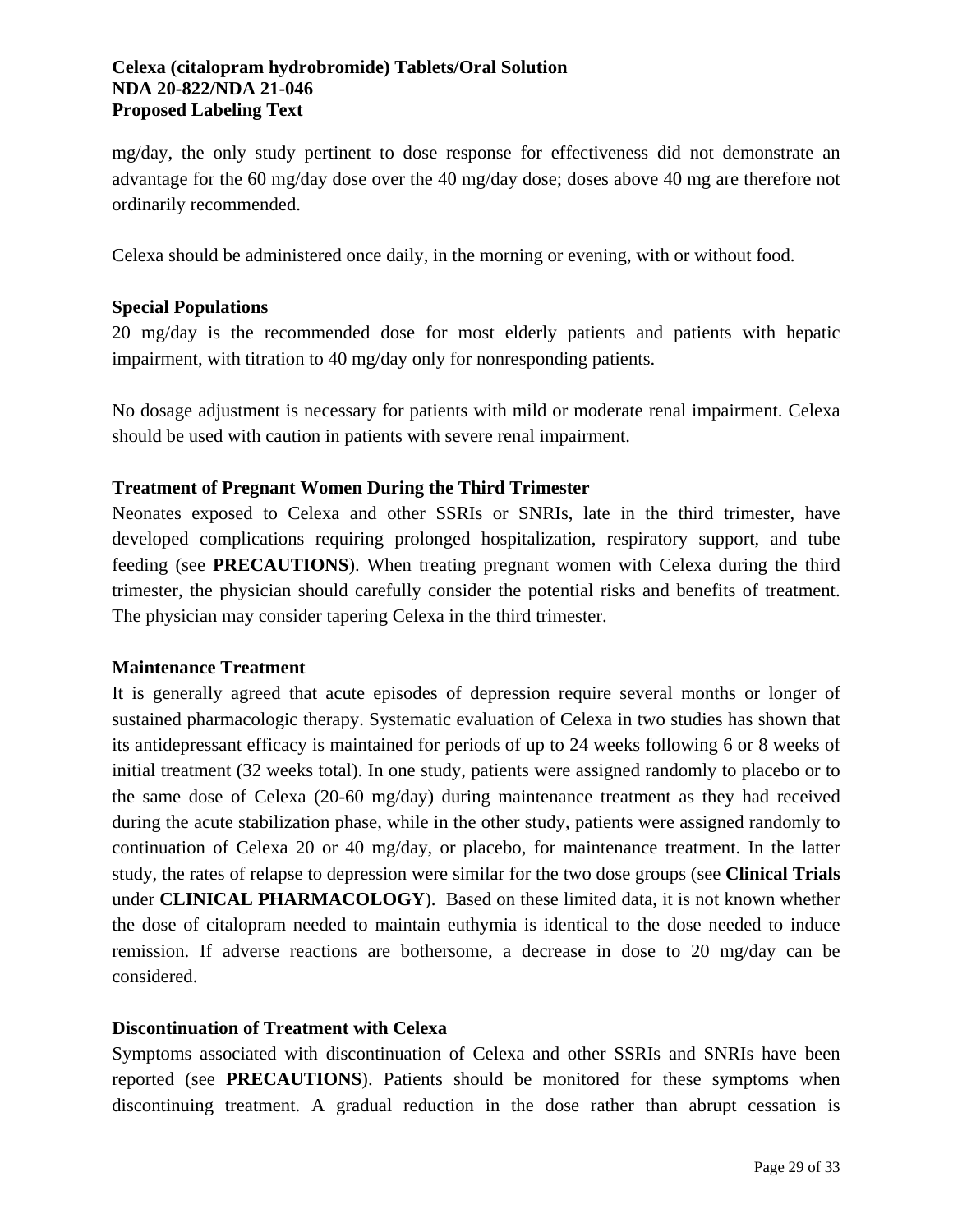recommended whenever possible. If intolerable symptoms occur following a decrease in the dose or upon discontinuation of treatment, then resuming the previously prescribed dose may be considered. Subsequently, the physician may continue decreasing the dose but at a more gradual rate.

#### **Switching Patients To or From a Monoamine Oxidase Inhibitor**

At least 14 days should elapse between discontinuation of an MAOI and initiation of Celexa therapy. Similarly, at least 14 days should be allowed after stopping Celexa before starting an MAOI (see **CONTRAINDICATIONS** and **WARNINGS**).

#### **HOW SUPPLIED**

Tablets: 10 mg Bottle of 100 NDC # 0456-4010-01 Beige, oval, film-coated. Imprint on one side with "FP". Imprint on the other side with "10 mg".

20 mg Bottle of 100 NDC # 0456-4020-01 10 x 10 Unit Dose NDC # 0456-4020-63 Pink, oval, scored, film-coated. Imprint on scored side with "F" on the left side and "P" on the right side. Imprint on the non-scored side with "20 mg".

40 mg Bottle of 100 NDC # 0456-4040-01 10 x 10 Unit Dose NDC # 0456-4040-63 White, oval, scored, film-coated. Imprint on scored side with "F" on the left side and "P" on the right side. Imprint on the non-scored side with "40 mg".

Oral Solution: 10 mg/5 mL, peppermint flavor (240 mL) NDC 0456-4130-08

Store at 25<sup>o</sup>C (77<sup>o</sup>F); excursions permitted to 15 - 30<sup>o</sup>C (59-86<sup>o</sup>F).

### **ANIMAL TOXICOLOGY**

#### **Retinal Changes in Rats**

Pathologic changes (degeneration/atrophy) were observed in the retinas of albino rats in the 2year carcinogenicity study with citalopram. There was an increase in both incidence and severity of retinal pathology in both male and female rats receiving 80 mg/kg/day (13 times the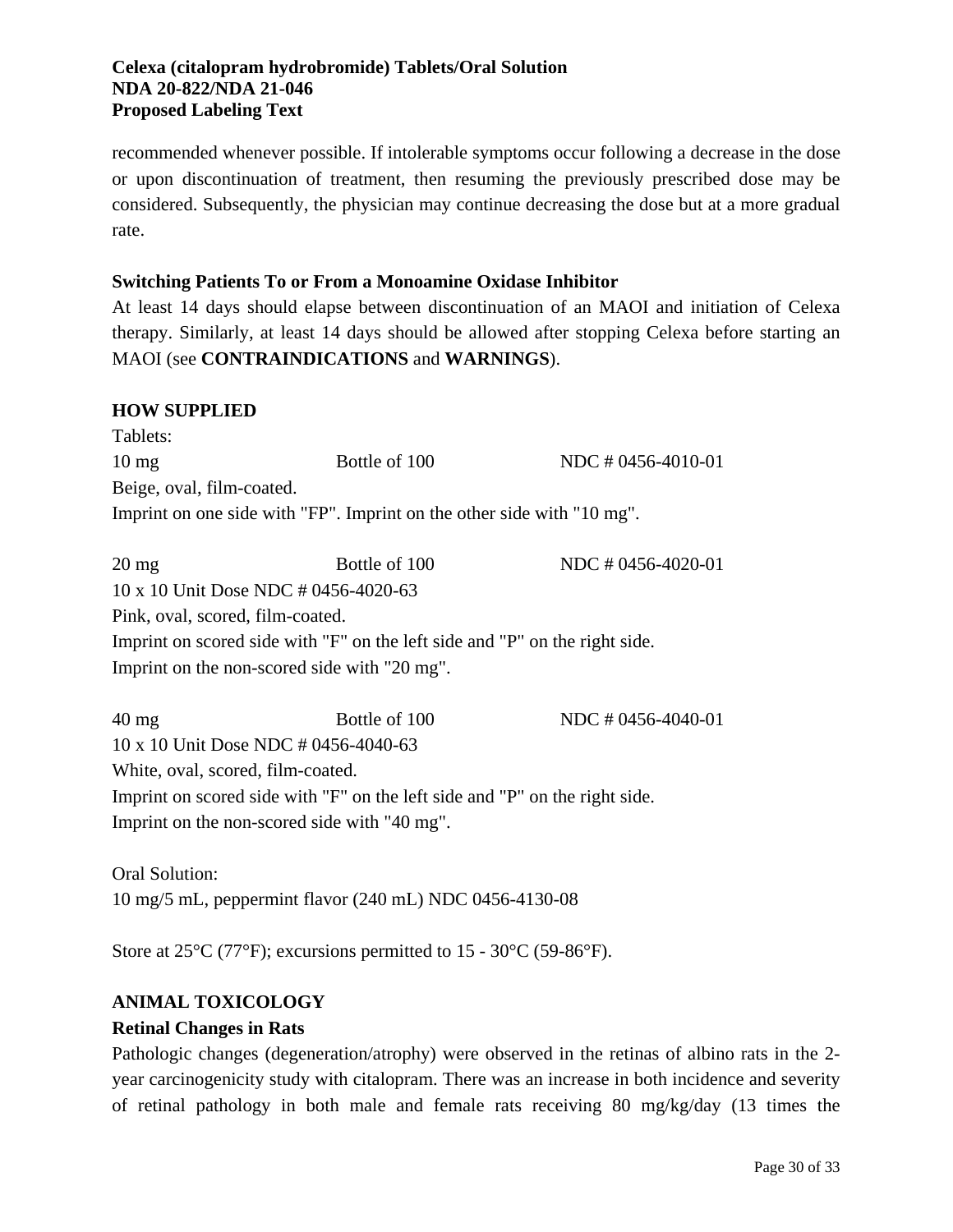maximum recommended daily human dose of 60 mg on a mg/m<sup>2</sup> basis). Similar findings were not present in rats receiving 24 mg/kg/day for two years, in mice treated for 18 months at doses up to 240 mg/kg/day, or in dogs treated for one year at doses up to 20 mg/kg/day (4, 20, and 10 times, respectively, the maximum recommended daily human dose on a mg/m<sup>2</sup> basis).

Additional studies to investigate the mechanism for this pathology have not been performed, and the potential significance of this effect in humans has not been established.

# **Cardiovascular Changes in Dogs**

In a one-year toxicology study, 5 of 10 beagle dogs receiving oral doses of 8 mg/kg/day (4 times the maximum recommended daily human dose of 60 mg on a mg/m<sup>2</sup> basis) died suddenly between weeks 17 and 31 following initiation of treatment. Although appropriate data from that study are not available to directly compare plasma levels of citalopram (CT) and its metabolites, demethylcitalopram (DCT) and didemethylcitalopram (DDCT), to levels that have been achieved in humans, pharmacokinetic data indicate that the relative dog-to-human exposure was greater for the metabolites than for citalopram. Sudden deaths were not observed in rats at doses up to 120 mg/kg/day, which produced plasma levels of CT, DCT, and DDCT similar to those observed in dogs at doses of 8 mg/kg/day. A subsequent intravenous dosing study demonstrated that in beagle dogs, DDCT caused QT prolongation, a known risk factor for the observed outcome in dogs. This effect occurred in dogs at doses producing peak DDCT plasma levels of 810 to 3250 nM (39-155 times the mean steady state DDCT plasma level measured at the maximum recommended human daily dose of 60 mg). In dogs, peak DDCT plasma concentrations are approximately equal to peak CT plasma concentrations, whereas in humans, steady state DDCT plasma concentrations are less than 10% of steady state CT plasma concentrations. Assays of DDCT plasma concentrations in 2020 citalopram-treated individuals demonstrated that DDCT levels rarely exceeded 70 nM; the highest measured level of DDCT in human overdose was 138 nM. While DDCT is ordinarily present in humans at lower levels than in dogs, it is unknown whether there are individuals who may achieve higher DDCT levels. The possibility that DCT, a principal metabolite in humans, may prolong the QT interval in dogs has not been directly examined because DCT is rapidly converted to DDCT in that species.

Forest Pharmaceuticals, Inc. Subsidiary of Forest Laboratories, Inc. St. Louis, MO 63045 USA

Licensed from H. Lundbeck A/S Rev. 01/09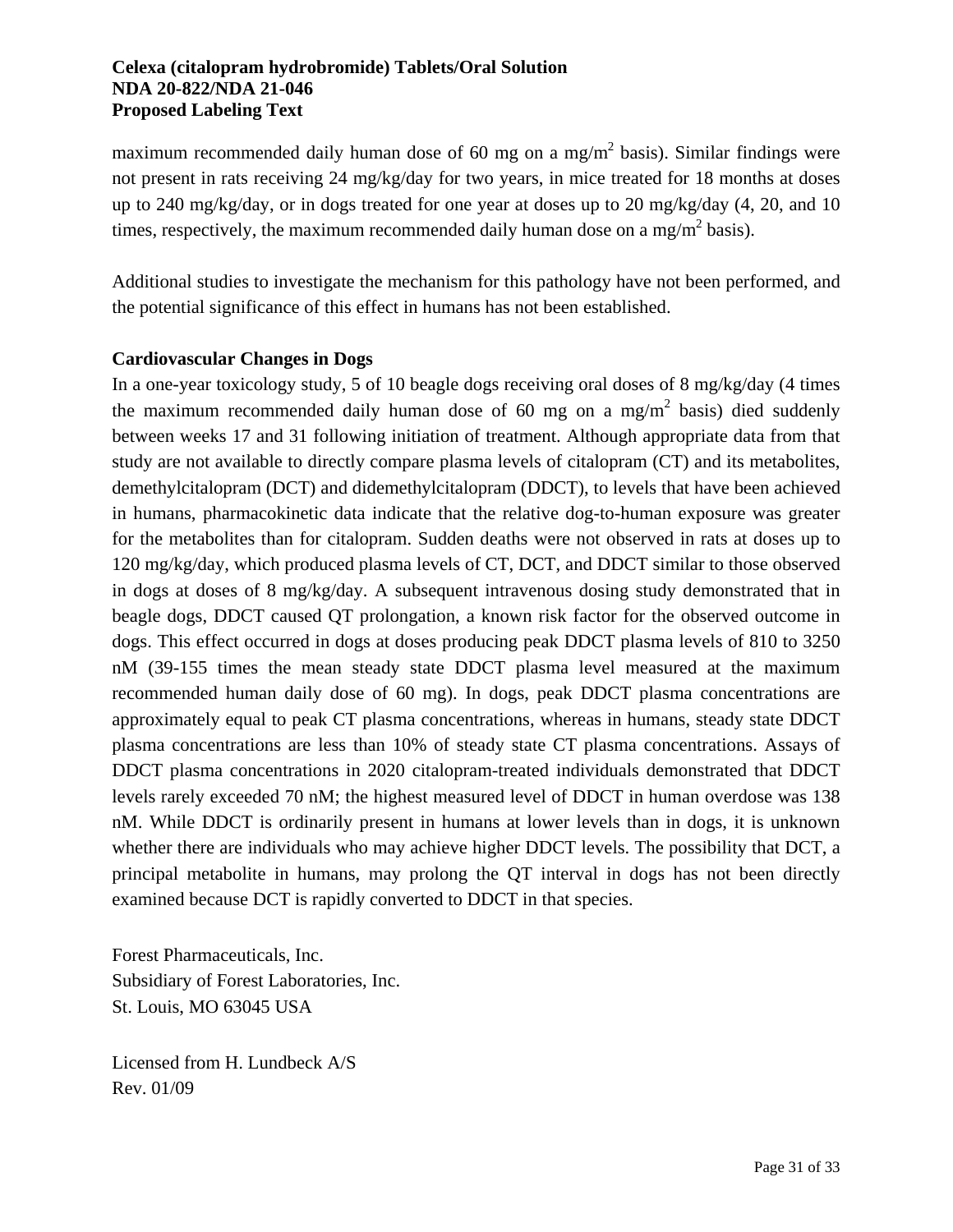© 2009 Forest Laboratories, Inc.

# **Medication Guide Antidepressant Medicines, Depression and other Serious Mental Illnesses, and Suicidal Thoughts or Actions**

Read the Medication Guide that comes with you or your family member's antidepressant medicine. This Medication Guide is only about the risk of suicidal thoughts and actions with antidepressant medicines. **Talk to your, or your family member's, healthcare provider about:** 

- all risks and benefits of treatment with antidepressant medicines
- all treatment choices for depression or other serious mental illness

# **What is the most important information I should know about antidepressant medicines, depression and other serious mental illnesses, and suicidal thoughts or actions?**

- 1. **Antidepressant medicines may increase suicidal thoughts or actions in some children, teenagers, and young adults within the first few months of treatment.**
- 2. **Depression and other serious mental illnesses are the most important causes of suicidal thoughts and actions. Some people may have a particularly high risk of having suicidal thoughts or actions.** These include people who have (or have a family history of) bipolar illness (also called manic-depressive illness) or suicidal thoughts or actions.
- 3. **How can I watch for and try to prevent suicidal thoughts and actions in myself or a family member?** 
	- Pay close attention to any changes, especially sudden changes, in mood, behaviors, thoughts, or feelings. This is very important when an antidepressant medicine is started or when the dose is changed.
	- Call the healthcare provider right away to report new or sudden changes in mood, behavior, thoughts, or feelings.
	- Keep all follow-up visits with the healthcare provider as scheduled. Call the healthcare provider between visits as needed, especially if you have concerns about symptoms.